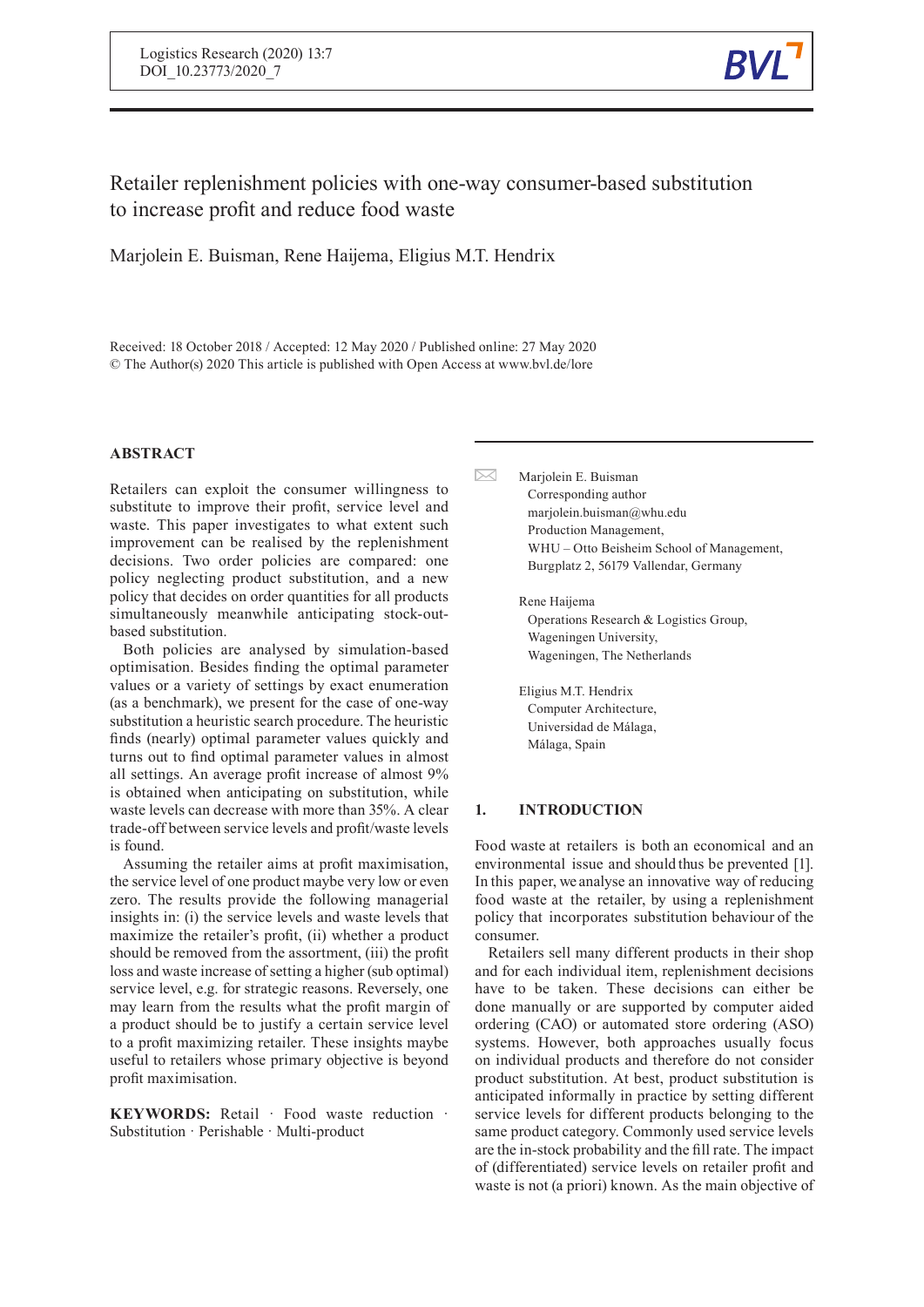a retailer is profit maximisation, retailers are interested in a way to set replenishment quantities that maximise their profits. However, profit maximisation is not the only retail target. Most of them aim at high customer satisfaction and/or high market shares.

Retailers want to serve consumers at any time of the day and thus have the tendency to hold high inventory levels for every product in practice. For non-perishable products this is acceptable, as unsold goods can be sold later on. However, for perishable products, this strategy will lead to high waste levels due to product spoilage. When retailers re-think their strategy and accept outof-stock situations for some products, while offering consumers a substitute product, inventory levels can be lowered and thus waste levels can be decreased. Research shows that consumers do accept substitute products in out-of-stock situations, although customer satisfaction might decrease [2]. The focus of this paper is on improving the replenishment decisions in a two perishable product situation, where the products are partly substitutes in case of an out-ofstock situation. According to [3], the willingness to substitute is for highly perishable products larger than for non-perishable products. Reasons for consumers to consider substitution are an out-of-stock situation of the preferred product, or a better value-for-money of a substitute product.

Price based substitution (as in [4]) is not considered in this paper. Neither do we consider quality or agebased substitution (e.g., see [5]). It has been shown in previous research [e.g. 6, 7, 8] that incorporating stock-out-based substitution in the replenishment decisions, can increase profit. However, it is not yet fully clear to what extend the trade-off between profit, waste and service levels are affected. As these other aspects are also of importance in retail, we optimise and compare two policies and report profit, waste, and *β*-service levels in this paper. We consider the fill rate (or *β*-service level) to be an appropriate service level definition in this context, as it indicates the fraction of demand that is lost or met by a substitute, which is more informative than the stock-out probability (*α*-service level). First, we optimise for each product a base stock policy using independently a single product model, that thus does not include product substitution. Next, we optimise the replenishment parameters simultaneously using a multi-product model that includes product substitution. We use a multi-product simulation model to compare both approaches and report profit, waste, and *β*-service levels.

The objective of this paper is three-fold: (i) to present an approach to exploit product substitution in replenishment decisions, (ii) to generate managerial insights in the effect of product substitution on profit, waste and service levels, and (iii) to present a heuristic that facilitates the (heuristic) search for good replenishment parameters.

The remainder of this paper is organised as follow. In Section 2 we discuss the relevant literature on inventory systems dealing with substitution and describe our contribution to the literature. Using a simulation-based optimisation approach, which is presented in Section 3 and the heuristic explained in Section 4. 576 instances are solved, and some managerial insights are discussed in Section 5. The paper finishes with conclusions and a discussion in Section 6.

#### **2. LITERATURE REVIEW**

Our study considers the replenishment of two products, of which one of them serves as substitute when the other product is out-of-stock. Although, the incorporation of substitution in replenishment decisions for perishable products is highly relevant for the grocery retail sector, the number of studies in the literature on this topic is limited [9]. In contrast, there are many studies dealing with substitution questions and non-perishable products [10]. One of the general conclusions of these papers is that the incorporation of substitution behaviour of consumers in the inventory decisions lead to better performances of the retailer. Therefore, it is very important to further study the incorporation of substitution behaviour for perishable products as well.

In this section, we will first discuss the studies on perishable products and continue with a short discussion on the studies for non-perishable products.

### **2.1. Replenishment decisions for perishable products**

To our knowledge, only a few studies exist which include substitution in the replenishment decision for perishable products. One of them is the analytical study of Deniz et al. [11], where the replenishment is optimised for a product with a shelf life of 2 periods. The model is in fact a single product model with two demand classes related to the two age classes. In case of a stock out of one age class demand maybe substitute to another age class. Under the assumption of zero lead time, the problem is tractable, and an analytical solution is found. In a similar setting of a single product with two age classes, Sainathan integrates the replenishment and the pricing decision in [12]. Optimal solutions are obtained by applying the framework of Markov decision processes (MDP). The numerical determination of an optimal policy requires the state description of MDP to be low dimensional, such that the total number of states to evaluate is not too large. The state of a perishable inventory system is the number of products in stock in each age class, hence it is a vector. For all possible values of the state vector, a relative state value is determined as well as an optimal action. As the number of states increases rapidly with the dimension of the state vector, extending a single product MDP model to a two or multi-product model could make the model intractable. Similarly, an MDP solution cannot be found when the shelf life of the product gets too large [13, 14].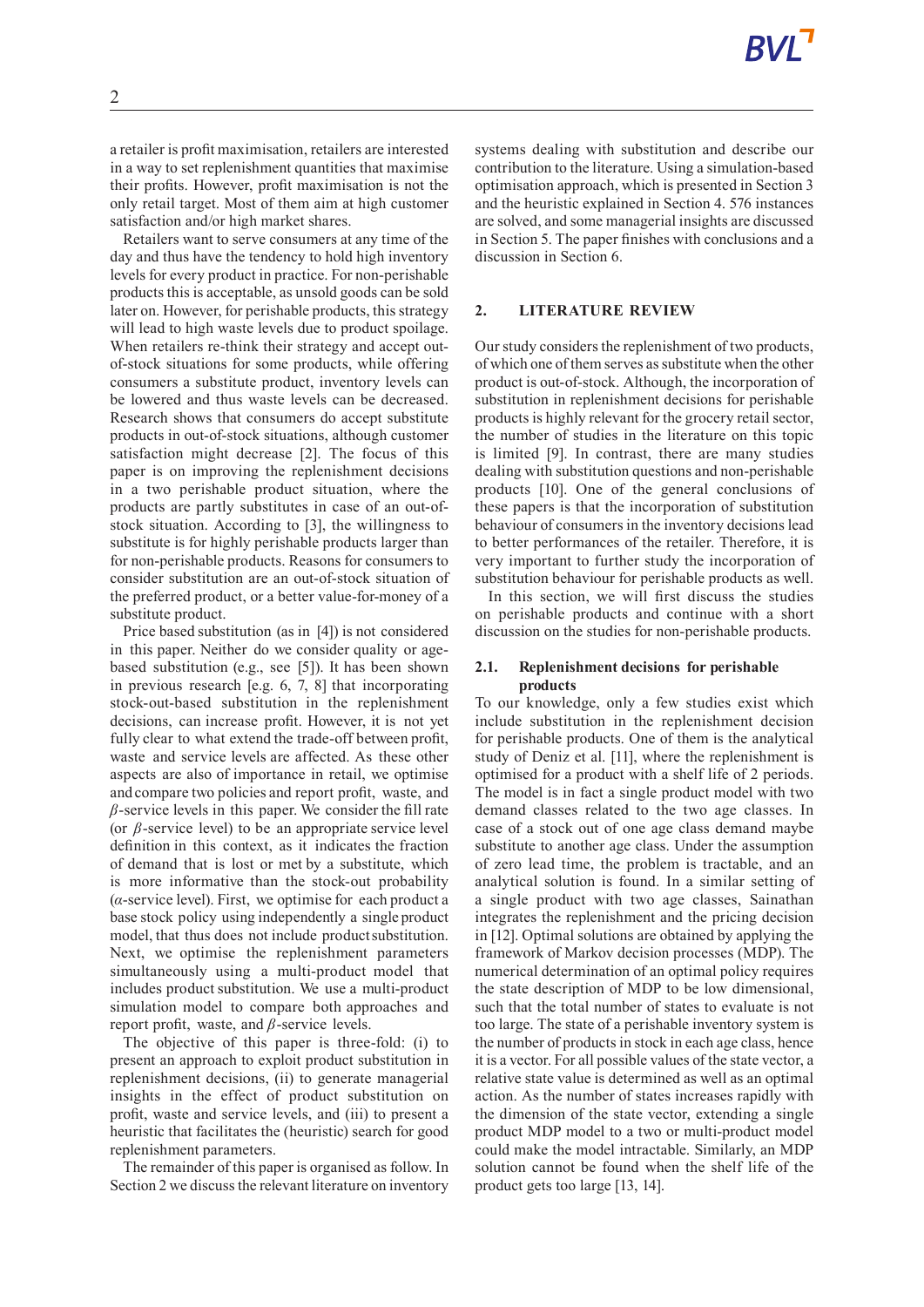From the studies on perishable products, quite a few do not include consumer driven substitution, but supplier driven substitution. In this concept, the supplier decides which products will be issued and thus decides on product substitution. In [15] optimal issuing policies for perishable products are investigated for a single product with multiple demand classes using MDP. A retail example of supplier-based substitution is found in Chen et al. [6]. For perishable products, most research with supplier driven substitution is found in the context of blood banks. The distinction of blood types makes this setting a true multi-product setting, where the customers (medicines) set the substitution matrix based on the blood group of their patient and the compatibility of blood groups [16]. The blood banks aim at issuing a product from the same blood group as that of the patient, but it may decide to issue a substitute, if stock levels at blood banks require. Haijema et al. [16] uses simulation-based optimisation which they combine with MDP. Duan and Liao [17] also applies simulation-based optimisation approach using tabu search and simulated annealing. Other examples in the blood supply chain are Dillon et al. [18] and Najafi et al. [19].

Duong et al. [20] concludes that studies on perishable inventories with substitution are scarce, while the context is very relevant to practice. Newsvendor models are appealing for imposing a structure that allows for mathematical analysis using renewal theory. Nevertheless, they propose a simulation approach by arguing that an exact method or a Newsvendor model is too limited, as the inventory dynamics become more complex when dealing with a longershelf life, a positive lead time, and a lost sales context. An exact method becomes intractable for most settings in practice.

Besides these modelling and optimisation papers, it is worthwhile to mention the (more) empirical study of Sachs [8] and Kök and Fischer [21]. Both studies analyse the substitution behaviour of consumers based on sales data for perishable and non-perishable goods.

### **2.2. Replenishment decisions for non-perishable products**

As by far most studies on replenishment decisions and product substitution concern non-perishable products, it is of interest to summarise the methods employed the obtained results in these settings and discuss whether the methods and results can be applied to perishables. According to the review of Shin et al. [10], many studies on consumer driven, inventory-based substitution are variations on the classical Newsvendor problem. Several studies do find optimal solutions analytically, like the study of Gaur and Honhon [22], Mahajan and v. Ryzin [23], Nagarajan and Rajagopalan [24], Netessine and Rudi [25], and Transchel [26]. A common approach is to model the problem as a single period problem and apply renewal theory. To some extend such approaches can be applied to perishable products, as discussed in the previous subsection. To obtain analytically a closed form expression, several assumptions are put in place: e.g. zero lead time, backlogging, a short shelf life, or a replenishment and disposal policy that supports renewal point. An important difference to our study is the tractability of the problem. When adding multiple time periods, the whole problem becomes more complex and is not tractable anymore. Thus, it is not possible anymore to find an optimal solution analytically. Moreover, in order to obtain analytical solutions, traditionally one assumes zero lead time and backlogging to facilitate renewal theory. We will relax on these assumptions.

Dynamic programming methods are also present in literature (e.g. [27]), which may provide analytical results, but only when imposing strong assumptions similar to the Newsvendor models. A numerical solution of dynamic programming models allows relaxed assumptions (such as a positive lead time, lost sales, etc.) and is applicable to settings with at most a few (non-perishable) products, but when extending to perishable with a maximal shelf life, the state space of perishable inventory systems becomes too large to determine an optimal solution (similar to an MDP approach). A separate category of research on inventory pooling, where a stock out at a stock point is resolved by issuing demand from another stock point. As the products themselves are no different, we skip a discussing on inventory pooling models.

## **2.3. Contribution**

From the above discussion it becomes clear that consumer-driven product substitution is hardly included in existing studies on the replenishment of perishable products, and vice versa multiperiod perishability is hardly included in existing models on product substitution. The main contribution of this paper is at that intersection: including perishability and product substitution in the replenishment of multiple perishable products. As the inventory dynamics is complicated by the perishability, positive lead time, and the substitution between two products, we adopt a simulation-based optimisation approach, which allows a greater modelling flexibility than the news vendor or single period models available in literature on product substitution. This methodology facilitates the evaluation of profit, waste, and service levels, all very important key performance indicators for a retailer. or the contribution in managerial insights we refer to Section 5.

# **3. METHOD**

To analyse the effect of including substitution in replenishment decisions, a simulation-based optimisation model has been developed. The simulation model provides a good representation of the variability in the system, such as the demand and substitution uncertainty, and an accurate view of its effects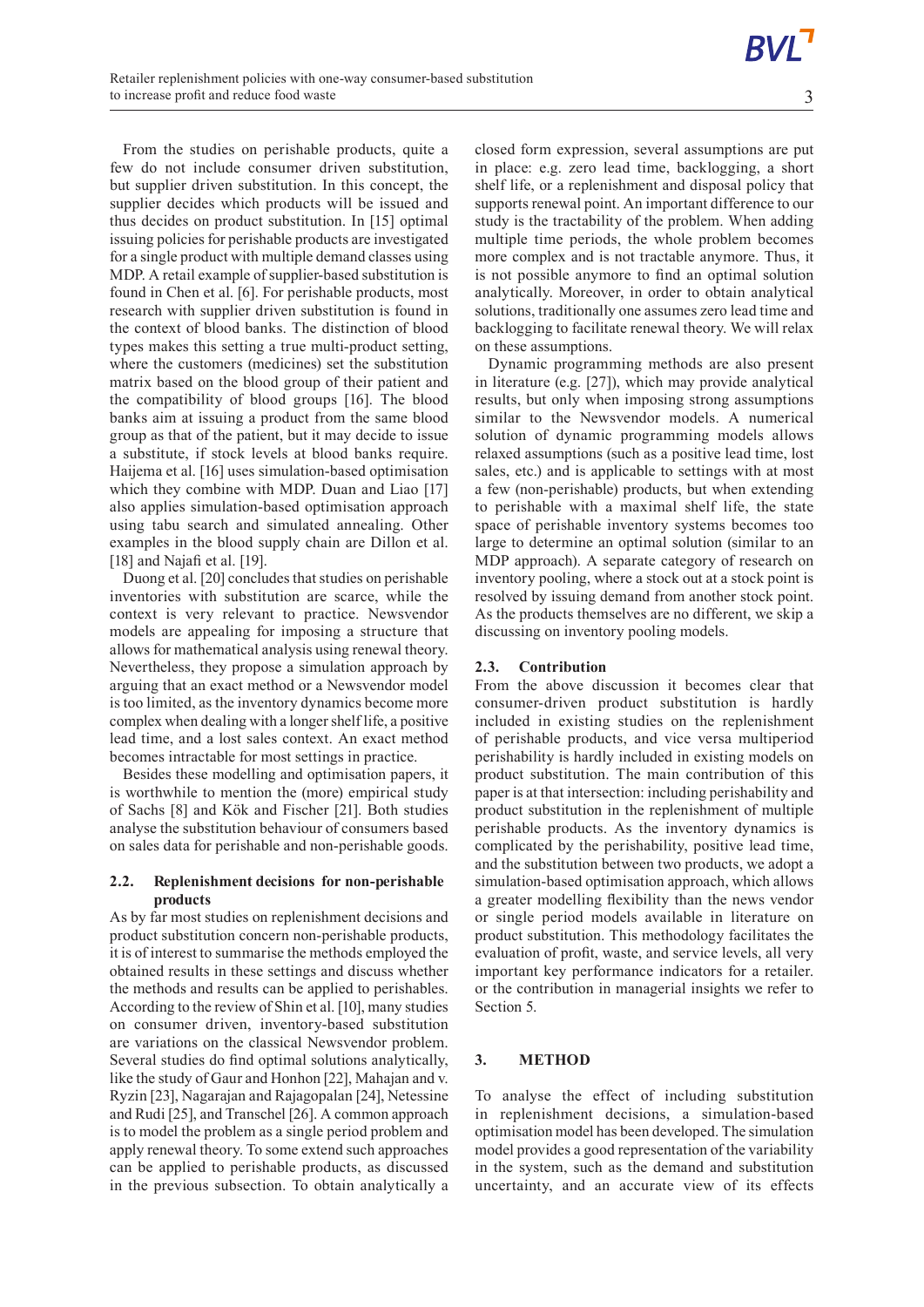[28]. The effect of including substitution behaviour can be measured in terms of profit increase, waste decrease or obtaining better service levels. To obtain an understanding of the influencing factors, several parameters are analysed such as the remaining shelf life, the substitution fraction, or the procurement costs. These parameters are further discussed in Section 5. This section continues with the problem description, followed by the notation and the mathematical model.

### **3.1. Problem description**

We focus on a product category of a retailer that consists of *N* different products with a fixed maximum shelf life *Mi* . Within this product category, the retailer chooses a main product (from now on 'product 1') which serves as a substitute when other products of this product category are out-of-stock. The willingness of consumers to buy this substitute is given by a fraction (*γj*1). The retailer faces a Poisson demand for all *N* products meaning that consumers arrive at the rate of the Poisson distribution and request 1 item of the product. The retailer places an order at the beginning of the period, before opening hours. This order will arrive after closing, resulting in an effective lead-time of one day and an effective shelf life of  $M_i - 1$ .

## **3.2. Notation**

| Sets and indices:       |                      |
|-------------------------|----------------------|
| $i, j \in \{1, , N\}$   | Products             |
| $t \in \{1, , T\}$      | Time periods         |
| r, $m \in \{1, , M_i\}$ | Remaining shelf life |

### **3.3. Discrete time simulation model**

At the beginning of every period, the retailer places an order  $Q_{ti}$  for all N products, see equation (1), based on the order-up-to level  $(S_i)$ , the current inventory for product i and the estimated outdating during that period. Outdating is estimated by the difference

$$
Q_{ti} = [S_i - \sum_{r=1}^{M_i - 1} I_{tir} + EO_{ti}]^{+}
$$

$$
EO_{ti} = [I_{ti1} - (\mu_i * a)]^{+}
$$

Demand for each product follows a Poisson distribution with mean  $\mu_i$ , equation (3). At a retailer, there are usually consumers who prefer the fresher products, and some that are more indifferent with respect to age and thus tend to take the older products.

$$
D_{ti} \sim Poiss(\mu_i)
$$
  

$$
DF_{ti} = round(a * D_{ti})
$$
  

$$
DL_{ti} = D_{ti} - DF_{ti}
$$

Parameters:

- *Si* Order-up-to level of product *i*
- $\mu_i$  Mean demand of product *i*
- *γij* Substitution fraction of product *i* to product *j*
- *pi* Sales price of product *i*
- *ci* Cost of product *i*
- *a* Fraction FIFO consumers
- $M_i$  Maximum shelf life of product *i* upon arrival at the retailer

### Variables:

- *Itir* Inventory of product *i* at the beginning of time period *t* with remaining shelf life *r*
- $D_{ti}$  Initial demand of product *i* during time period *t*
- $EO_{ti}$  Estimated outdating of product *i* at time period *t*
- $Q_{ti}$  Order quantity of product *i* at time period *t*
- *Xti* Remaining demand of product *i* that should be fulfilled by a substitute at time period *t*
- *Ztir* Products sold of product *i* at time period *t* with remaining shelf life *r* without substitution
- *Utir* Products sold of product *i* at time period *t* with remaining shelf life *r* due to substitution
- *Wti* Waste of product *i* at the end of time period *t*
- Π*t* Total profit of time period *t*

 $D_{ti}$ ,  $X_{ti}$ ,  $Z_{tir}$ ,  $U_{tir}$  will be split into FIFO (*DF*<sub>ti</sub>,  $XF_{ti}$ ,  $ZF_{tir}$ ,  $UF_{tir}$ ) and LIFO ( $DL_{ti}$ ,  $XL_{ti}$ ,  $ZL_{tir}$ ,  $UL_{tir}$ ), see the model below.

between the average FIFO demand per day and the current inventory with a remaining shelf life of 1 day, equation (2). This approach is taken for practical reasons. However, it might lead to an overestimation of the outdating.

$$
\forall t \in \{1, ..., T\}, i \in \{1, ..., N\}
$$
 (1)

$$
\forall t \in \{1, ..., T\}, i \in \{1, ..., N\}
$$
 (2)

Therefore, we split the total demand for the products into a FIFO and LIFO demand equation (4) and equation (5), with a being the fraction of demand following FIFO withdrawal.

$$
\forall t \in \{1, ..., T\}, i \in \{1, ..., N\}
$$
 (3)

$$
\forall t \in \{1, ..., T\}, i \in \{1, ..., N\}
$$
 (4)

$$
\forall t \in \{1,..,T\}, i \in \{1,..,N\} \tag{5}
$$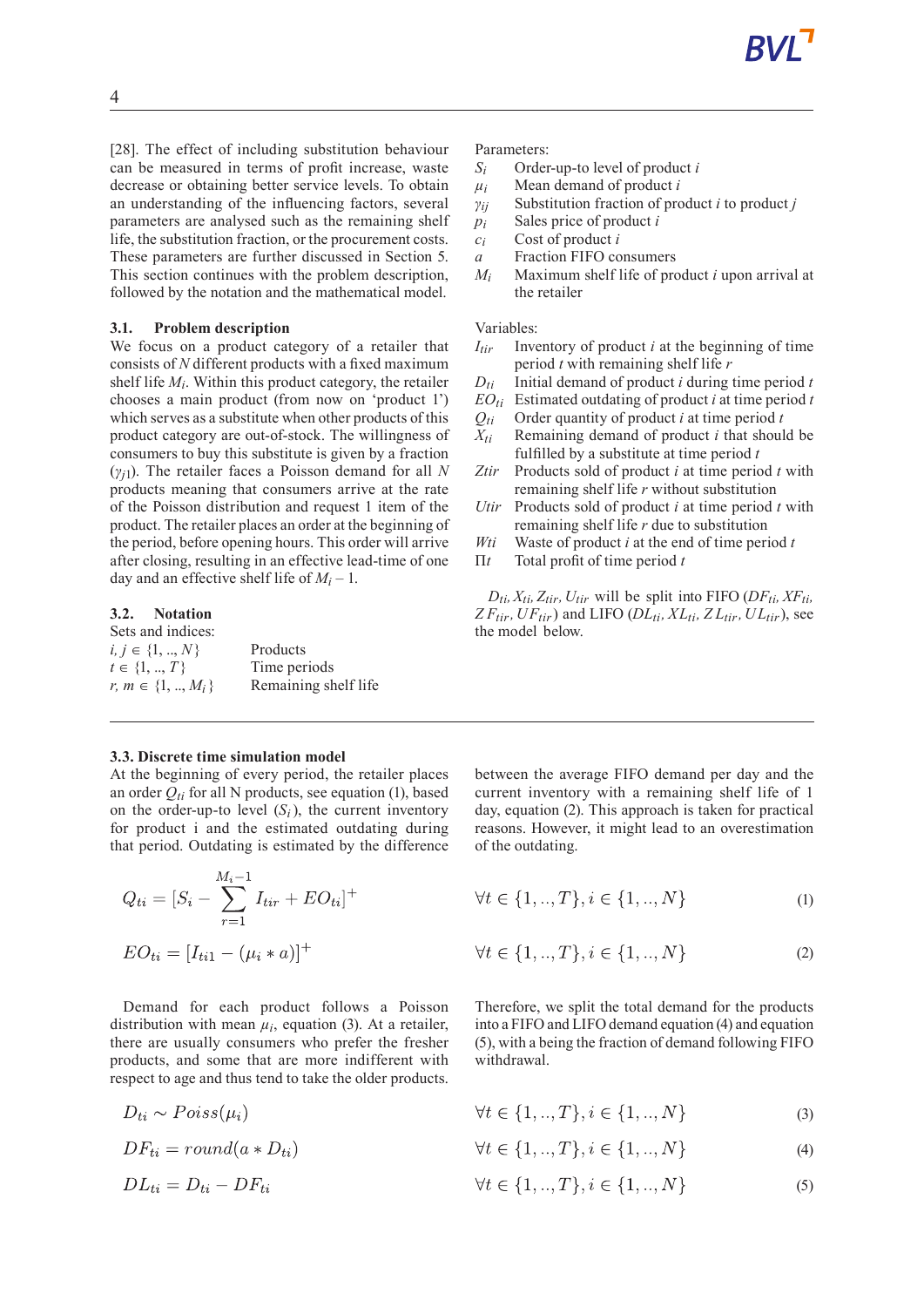The product withdrawal by consumers for both LIFO and FIFO demand is the minimum of the products in stock of a certain age *r* and the remaining demand that is not satisfied yet. Without loss of generality, it is assumed that customers preferring the freshest product arrive first at the supermarket, and thus LIFO demand is fulfilled before the FIFO demand.

$$
ZL_{tir} = min\{I_{tir}, DL_{ti} - \sum_{m=r+1}^{M_i} ZL_{tim}\}
$$
  

$$
\forall t \in \{1,..,T\}, i \in \{1,..,N\}, r \in \{1,..,M_i-1\}
$$
 (6)

$$
ZF_{tir} = min\{I_{tir} - ZL_{tir}, DF_{ti} - \sum_{m=1}^{r-1} ZF_{tim}\}\
$$

$$
\forall t \in \{1,..,T\}, i \in \{1,..,N\}, r \in \{1,..,M_i\}
$$
(7)

When the demand is not met, substitution might take place. The number of consumers requesting a substitute product is an average fraction (*γij*) of the consumers facing a stock-out and given by equation (8), with *Ztir* being the total demand which is already met (equation (9))

$$
X_{ti} \sim Binom(D_{ti} - \sum_{r=1}^{M-1} Z_{tir}, \gamma_{ij}) \qquad \forall t \in \{1,..,T\}, i \in \{1,..,N\}
$$
\n(8)

$$
Z_{tir} = Z L_{tir} + Z F_{tir} \qquad \forall t \in \{1,..,T\}, i \in \{1,..,N\}, r \in \{1,..,M_i-1\}
$$
\n(9)

Similar to the initial demand, the demand arising due to substitution is also divided into LIFO and FIFO demand:

$$
XF_{ti} = round(a * X_{ti}) \qquad \forall t \in \{1, .., T\}, i \in \{1, .., N\}
$$
 (10)

$$
XL_{ti} = X_{ti} - XF_{ti}
$$
\n
$$
\forall t \in \{1,..,T\}, i \in \{1,..,N\}
$$
\n(11)

As it is assumed that stock-outs are more likely to happen at the end of a day, the demand occurring due to substitution takes place after the initial demand of the product is fulfilled, first by the LIFO withdrawal, followed by the FIFO withdrawal.

$$
UL_{tir} = min\{I_{tir} - Z_{tir}, \sum_{j \neq i} XL_{tj} - \sum_{m=r+1}^{M_i} UL_{tim}\}
$$
  

$$
\forall t \in \{1, ..., T\}, i \in \{1, ..., N\}, r \in \{1, ..., M_i - 1\}
$$
 (12)

$$
UF_{tir} = min\{I_{tir} - Z_{tir} - UL_{tir}, \sum_{j \neq i} XF_{tj} - \sum_{m=1}^{r-1} UF_{tim}\}\
$$
  

$$
\forall t \in \{1, ..., T\}, i \in \{1, ..., N\}, r \in \{1, ..., M_i\}
$$
 (13)

At the end of a period, the inventory is updated for the next period, the shelf life is reduced with one period and outdating is registered, consumer withdrawal is subtracted and the products ordered at the beginning of the day will arrive, equation (14), with *Utir* being the total demand fulfilled by substitution (equation (15)). Note: the effective shelf life of a product is *M* − 1. A lead-time of 1 day  $(L=1)$  is applied for the retailer.

5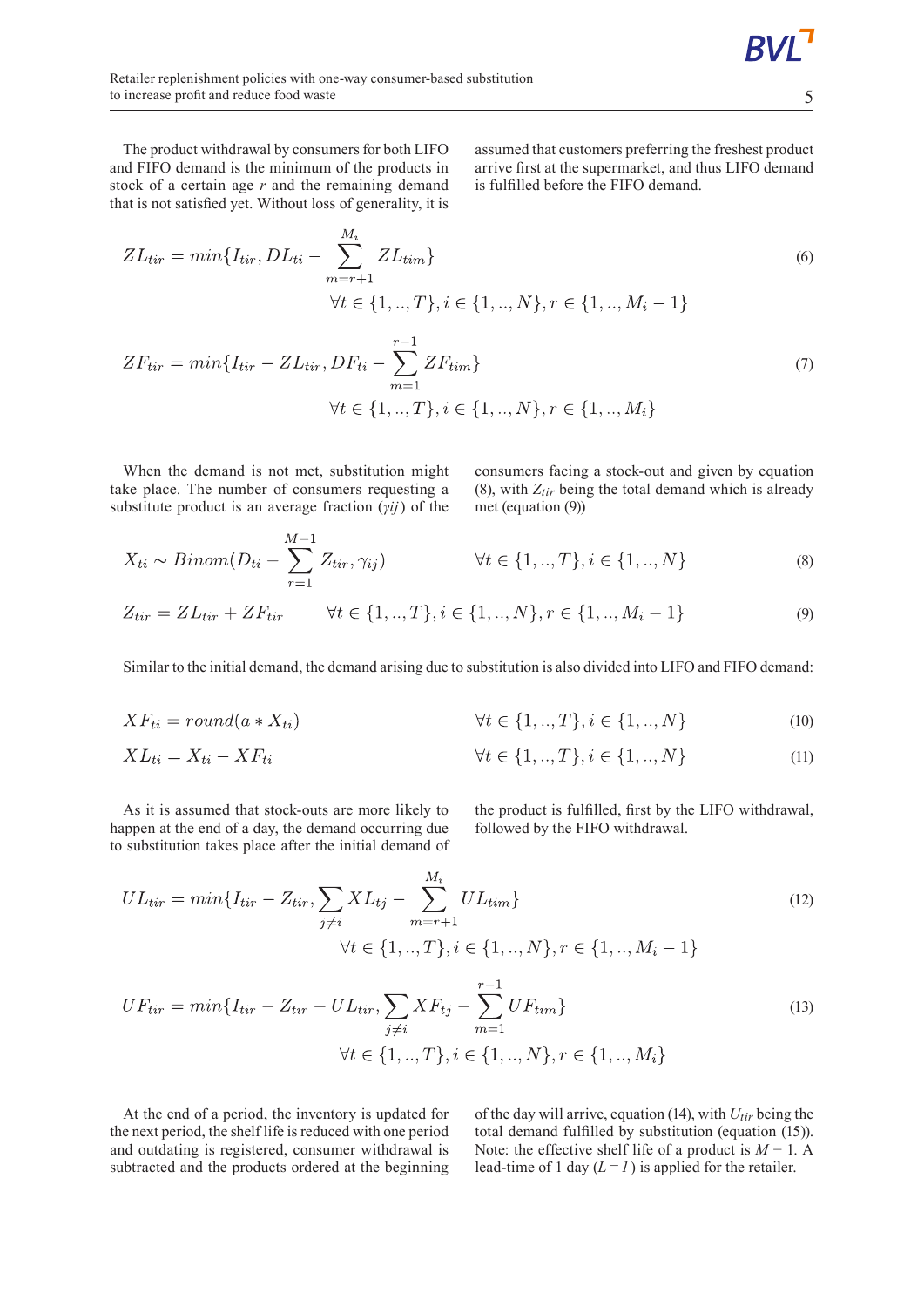$$
I_{t+1,n,r-1} = \begin{cases} I_{tir} - Z_{tir} - U_{tir} & , 2 \le r < M_i - 1 \\ Q_{ti} & , r = M_i \end{cases} \forall t \in \{1,..,T\}, i \in \{1,..,N\}
$$
 (14)

$$
U_{tir} = UL_{tir} + UF_{tir} \qquad \forall t \in \{1,..,T\}, i \in \{1,..,N\}, r \in \{1,..,M_i-1\}
$$
\n
$$
(15)
$$

#### **3.4. Performance indicators**

 $W_{ti} = I_{ti1} - Z_{ti1} - U_{ti1}$ 

 $\beta_i = \frac{\sum_{t=w+1}^{T} \sum_{r=1}^{R-1} Z_{tir}}{\sum_{t+w+1}^{T} D_{ti}}$ 

 $\beta_{ji} = \frac{\sum_{t=w+1}^{T} \sum_{r=1}^{R-1} U_{tir}}{\sum_{t+w+1}^{T} X_{ti}}$ 

 $\overline{1}$ 

To analyse the performance of a retailer, several key performance indicators are used. To determine the optimal order-up-to level *S*, total profit is maximised. Profit is calculated by subtracting procurement costs from the revenue made (equation (16)) and reported as daily profit (equation (17)). Fixed ordering costs and holding costs are neglected as perishable products at a retailer are usually replenished daily together with many others and therefore ordering and transportation costs are shared among all those products [29]. Excessive inventory levels do not occur, as the shelf life is short.

$$
\Pi_{t} = \sum_{i=1}^{N} (p_{i} * (\sum_{r=1}^{R-1} Z_{tir} + U_{tir}) - Q_{ti} * c_{i}) \qquad \forall t \in \{1,..,T\}
$$
\n
$$
\Pi = \frac{\sum_{t=w+1}^{T} \Pi_{t}}{T-w}
$$
\n(17)

Waste is calculated for every product per period of time by equation (18). For the final analysis, waste is represented as percentage of total ordered products, equation (19).

$$
\forall t \in \{1, ..., T\}, i \in \{1, ..., N\}
$$
 (18)

$$
W = \frac{\sum_{t=w+1}^{T} \sum_{i=1}^{N} W_{ti}}{\sum_{t=w+1}^{T} \sum_{i=1}^{N} Q_{ti}} \tag{19}
$$

Moreover, service level measures are included. The fraction of demand that can be fulfilled from stock for the non-substitute product is measured by the *β*-service level. The *βi*-service level represents the fraction of fulfilled demand for product  $i$ , equation (20). For the product which remaining demand is fulfilled by the other product, the  $\beta$ *j*-service level measures the fraction of fulfilled demand for product *j*, either by product *j*, or

product *i*, equation (21), with  $j \neq i$ . To specify by which products this demand is fulfilled, we included the *βji*and *βjj*-service level as well. The *βji*-service level is the fraction of demand for product *j* fulfilled by product *i*, equation (22), and the  $\beta_{ij}$ -service level is the fraction of remaining demand for product *j* fulfilled by product *j*, equation (23). Those fractions are estimated, per day, in the simulation as:

$$
\forall i \in \{1, ..., N\} \tag{20}
$$

$$
\beta_j = \frac{\sum_{t=w+1}^{T} \sum_{r=1}^{R-1} Z_{tjr} + U_{tir}}{\sum_{t+w+1}^{T} D_{tj}} \qquad \forall j \in \{1,..,N\}, j \neq i \qquad (21)
$$

$$
\forall i \in \{1, ..., N\}, j \in \{1, ..., N\}, j \neq i \tag{22}
$$

$$
\beta_{jj} = \frac{\sum_{t=w+1}^{T} \sum_{r=1}^{R-1} Z_{tjr}}{\sum_{t+w+1}^{T} D_{tj}} \qquad \forall j \in \{1,..,N\}
$$
 (23)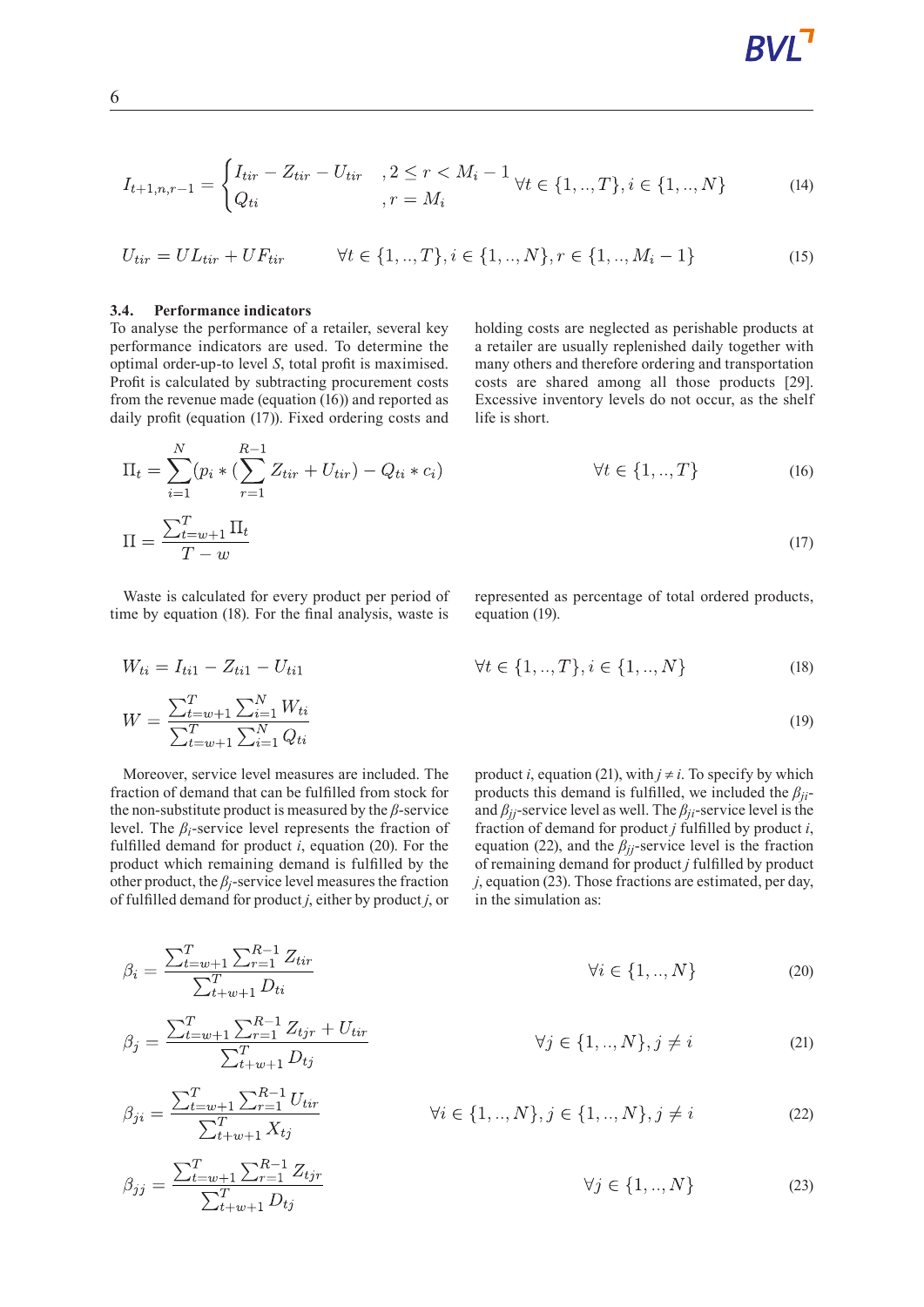## **3.5. Optimisation approach**

| Algorithm: |                                                                                                            |
|------------|------------------------------------------------------------------------------------------------------------|
| IN:        | $\gamma$ , $\mu$ , $p_i$ , $c_i$ , M                                                                       |
|            | OUT: $S_1^*, S_2^*, \Pi^*, \Delta \Pi$ , Waste, $\Delta W$ and $\beta$ -service levels                     |
| 1:         | Determine individual order-up-to levels $\hat{S}_1$ and $\hat{S}_2$ by full enumeration,                   |
|            | with the simulation model without substitution.                                                            |
| 2:         | Evaluate $\hat{S}_1$ and $\hat{S}_2$ in setting with the simulation model including substitution behaviour |
|            | of the consumer to find corresponding profit $(\hat{\Pi})$ and waste $(\hat{W})$ levels.                   |
| 3:         | Determine optimal order-up-to levels $S_1^*$ , $S_2^*$ with substitution based                             |
|            | ordering by full enumeration, with the substitution model.                                                 |
| 4:         | Compare results obtained at step 2 with results of step 3                                                  |

The optimisation algorithm consists of multiple steps. First the optimal order-up-to level *S* for a single product is determined with the help of the simulation model. This is done for each of the *N* products individually, and thus substitution is not incorporated yet. The optimal order-up-to levels are determined based on profit maximisation and their values are denoted  $S_i$ . In the second step, the order-up-to levels  $\hat{S}_i$  found in step 1 are used as reference values and therefore the simulation model is ran with these order-up-to levels when substitution does play a role. In the third step of the optimisation, every order-up-to level combination for the *N* products is evaluated and the optimal orderup-to levels  $S_i^*$  are determined. For the final analysis, the values obtained in step 2 are compared with the values obtained in step 3. Both in step 1 and in step 3 of the optimisation a full enumeration is performed over a range of order-up-to levels  $S(\{S_i^{min}, ..., S_i^{max}\})$ .

The lower and upper level  $S_i^{min}$ ,  $S_i^{max}$  of the search range are determined as follow. For Poisson demand, the order-up-to level *S* can be calculated based on the lead-time (*L*), review period (*R*), the average demand  $(\mu)$  and the safety factor  $(z)$ , using equation (24). In this research, the lead-time and review period are both fixed to 1 period.

$$
S = \mu_{R+L} + z * \sqrt{\sigma_{R+L}} \tag{24}
$$

To calculate the order-up-to level  $S_i^{max}$ , the demand for both products is combined (thus,  $\mu = \mu_1 + \mu_2$ ). A lower bound  $(S_i^{min})$  of 0 is used as it might be beneficial not to have a product in stock at all, or to have a negative safety stock.

For the Base Case scenario, also a minimisation on waste has been performed. The maximum waste reduction is determined without profit losses, compared to optimisation without anticipating substitution.

We also investigated a policy that considers the combined age distribution applying Stochastic Dynamic Programming [13]. It appeared that the improvement over an order up to policy for our experiments is less than 1% for very perishable products and nearly absent when the shelf life is larger than 4. Therefore, we conclude that the easier to implement order-up-to policy is quite robust with respect to the optimal profit that can be reached.

## **4. HEURISTIC TO FIND (NEAR) OPTIMAL ORDER-UP-TO LEVELS**

Optimising replenishment for perishable products is a complex task, due to all the interdependencies between the products. Thus, the complete enumeration is computationally expensive. By developing a heuristic, the runtime needed to find a solution decrease. The heuristic developed in this study still includes the simulation model described in section 3, and is therefore able to deal with a lead-time larger than zero and the perishability of the products. For notational convenience we present the heuristic for two products, but it can be extended to more than two products. Product 1 is the main product to which substitution may take place.

The heuristic is based on interesting characteristics of the results of Section 5, found by complete enumeration. For every experiment, the optimal  $S_1^*$ level is higher than or equal to the optimal  $\hat{S}_1$ -level. For the product not serving as a substitute, the exact opposite characteristic is valid. For every experiment, the optimal  $S_2^*$ -level was equal to or lower than the optimal  $\hat{S}_2$ -level. These structural properties can be used to improve the optimisation process, as many possible combinations of  $S_1$  and  $S_2$  will never be optimal. Thus, these combinations can be excluded.

The developed approach consists of several steps. In the first step, the individual order-up-to levels  $\hat{S}_1$  and *Ŝ*2 are calculated with full enumeration over all orderup-to levels *S*. The found order-up-to levels serve as starting point for the rest of the approach. Two starting points are used, (i)  $S_1 = \hat{S}_1$  and  $S_2 = \hat{S}_2$  (resulting in  $\overline{11}$ <sub>1</sub>) and (ii)  $S_1 = \overline{S_1} + \overline{S_2}$  and  $S_2 = 0$  (resulting in  $\overline{11}$ <sub>2</sub>). Then, based on which of the two options results in the highest profit, the heuristic continues with another step. When  $\overline{II}_1 > \overline{II}_2$ , the heuristic continues with step 3, otherwise it continues at step 4. The third step consists of two parts.First, we keep the total inventory level (*S*1  $+ S_2$ ) the same, but increase  $S_1$  and decrease  $S_2$  by 1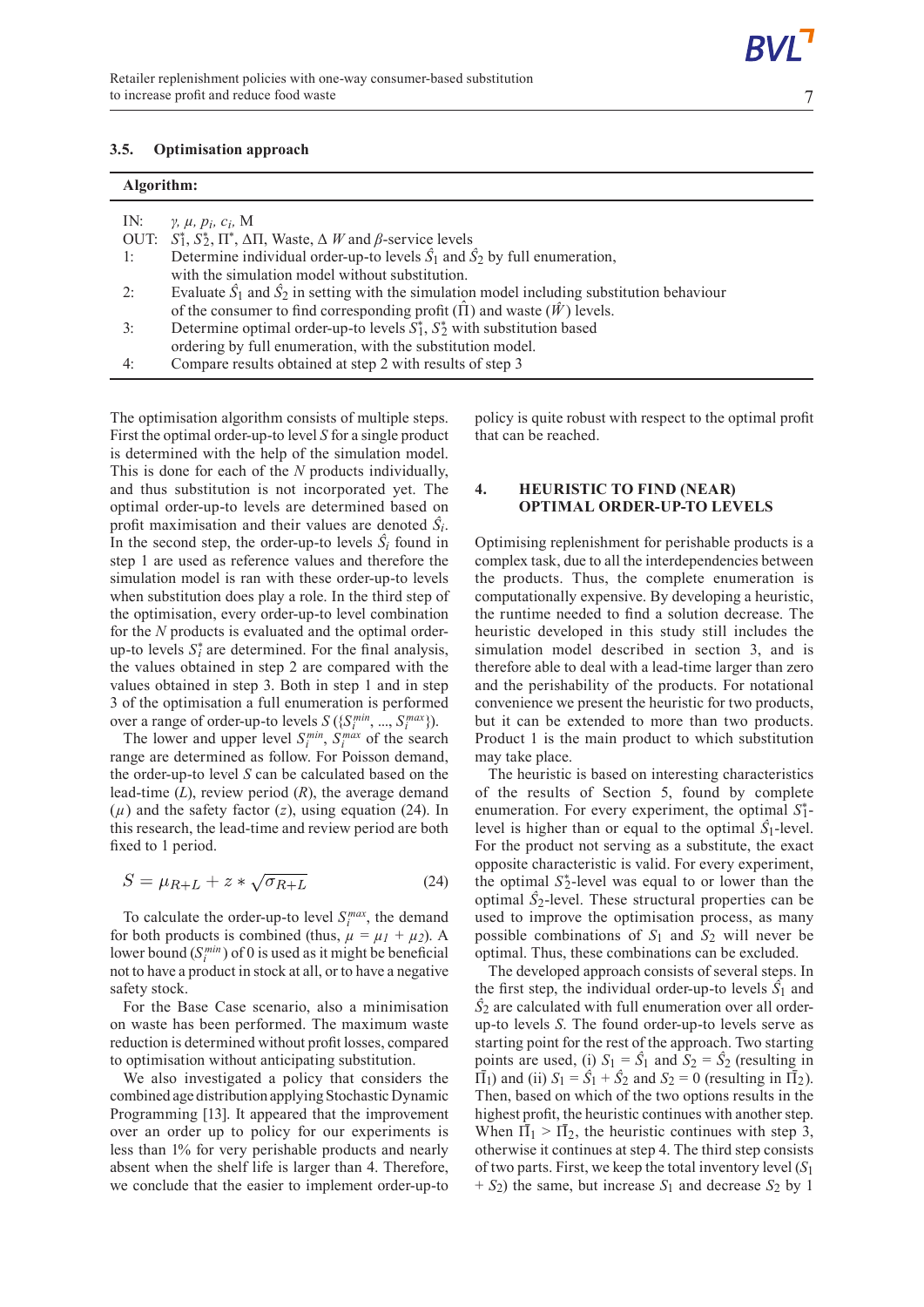| <b>Heuristic</b> |                                                                                                                                     |
|------------------|-------------------------------------------------------------------------------------------------------------------------------------|
| IN:              | $\gamma$ , $\mu$ , $p_i$ , $c_i$ , M                                                                                                |
| OUT:             | $S_1^*, S_2^*, \Pi^*$ (and Waste and $\beta$ -service levels)                                                                       |
| 1:               | Determine individual order-up-to levels $\hat{S}_1$ and $\hat{S}_2$                                                                 |
| 2:               | Set $\hat{\Pi}$ with $S_1 = \hat{S}_1$ and $S_2 = \hat{S}_2$ and determine $\Pi_x$ with $S_1 = \hat{S}_1 + \hat{S}_2$ and $S_2 = 0$ |
|                  | and determine highest profit. If $\hat{\Pi} \geq \Pi_x$ continue with step 3, else continue with step 4                             |
| 3.1:             | Iteratively increase $S_1$ ( $S_1$ + 1) and decrease $S_2$ ( $S_2$ - 1) until best solution                                         |
|                  | is found in terms of profit. Update $S_1$ and $S_2$                                                                                 |
| 3.2:             | Iteratively check neighbourhood                                                                                                     |
|                  | $\{(S_1 + 1, S_2)/(S_1 - 1, S_2)/(S_1, S_2 + 1)/(S_1, S_2 - 1)\}\$ of best solution found                                           |
|                  | so far until no better solution is found. Update $S_1$ and $S_2$ . STOP                                                             |
| 4:               | Iteratively in-/decrease $S_1$ until no better solution is found. Update $S_1$ , keep $S_2 = 0$ . STOP                              |

unit. This is iteratively done until no better solution is found for 3 consecutive runs. Then the neighbourhood of the best solution is checked, to see if a better solution exists, by either fixing *S*1 or *S*2 and in-/decreasing the other by 1 unit. When the best solution is found, and 3 consecutive runs do not give a better solution, the search stops. When step 4 is applied,  $S_2$  is always equal to 0, and *S*1 is iteratively in-/decreased by 1 unit until no better solution is found (in terms of profit) for 3 consecutive runs. Then the optimal solution is found, and the procedure stops.

#### **5. NUMERICAL RESULTS**

In this section, we first discuss the experimental design. Next, we provide an overview of results and discuss the benefits of exploiting product substitution in the replenishment decision. We will zoom into the base case, and derive managerial insights, e.g. on profit maximisation versus waste minimisation (with a profit constraint), on the assortment decision, and on sub optimal service levels and profit margins. Finally, we discuss the (nearly optimal) performance of the heuristic.

#### **5.1. Experimental design**

The base case studied in this section is a setting where two highly perishable products  $(N = 2)$  are considered. We assume the demand to be Poisson distributed with identical means for both products:  $\mu_1 = \mu_2 = 5$ . The shelf life is set to three  $(M_i = 3)$ , and the procurement costs are set to  $c_1 = c_2 = \text{\textsterling}0.5$ . The selling price is fixed to  $(p_i)$  of  $\in$ 1 for both products, thus resulting in a profit margin of  $\frac{p_i - c_i}{p_i} = 50\%$ , which is realistic for many perishable grocery products, like packed meat and fresh cut lettuce. The symmetry in the base case between the products gives a good understanding about the effect of substitution behaviour that will not be influenced by other parameters. In the base case, we set  $a = 0.5$ , i.e. 50% of the consumers are of the FIFO type (accepting the oldest available product), the other 50% select the freshest available products. To calculate the upper order-up-to level  $S_i^{max}$ , used in the heuristic, a safety factor *z* equal to 3 is used for every experiment. For the given a Poisson distribution for the demand would result in a service level of 99.99%. Moreover, a 100% service level would result very high waste levels and thus low profit levels and would be an unrealistic target for the retailer.

There are multiple factors influencing the performance of the retailer. An obvious one is the demand per product. Besides an equal demand per product, it is analysed how a different demand per product influences the results. Moreover, different procurement costs can lead to a different optimal solution. Furthermore, we expect the shelf life of the product to be of great influence on the retailer performance, as a longer shelf life gives more time to sell the product instead of waste them [29]. Therefore,

| Factor                  | <b>Notation</b>  | Values                                                    |
|-------------------------|------------------|-----------------------------------------------------------|
| Substitution rate       | $\gamma_{21}$    | $\in \{0.5, 0.75, 0.9, 1\}$                               |
| Mean demands            | $(\mu_1, \mu_2)$ | $\in \{(5,5), (3,7), (7,3)\}\$                            |
| Shelf life              | $(M_1, M_2)$     | $\in \{(3,3), (5,5), (3, 5), (5,3)\}\$                    |
| Procurement costs       | $(c_1, c_2)$     | $\in \{(0.5, 0.5), (0.7, 0.7), (0.5, 0.7), (0.7, 0.5)\}\$ |
| Fraction FIFO consumers | $\alpha$         | $\in \{0, 0.5, 1\}$                                       |

*Table 1: Experimental values for the 576 experiments*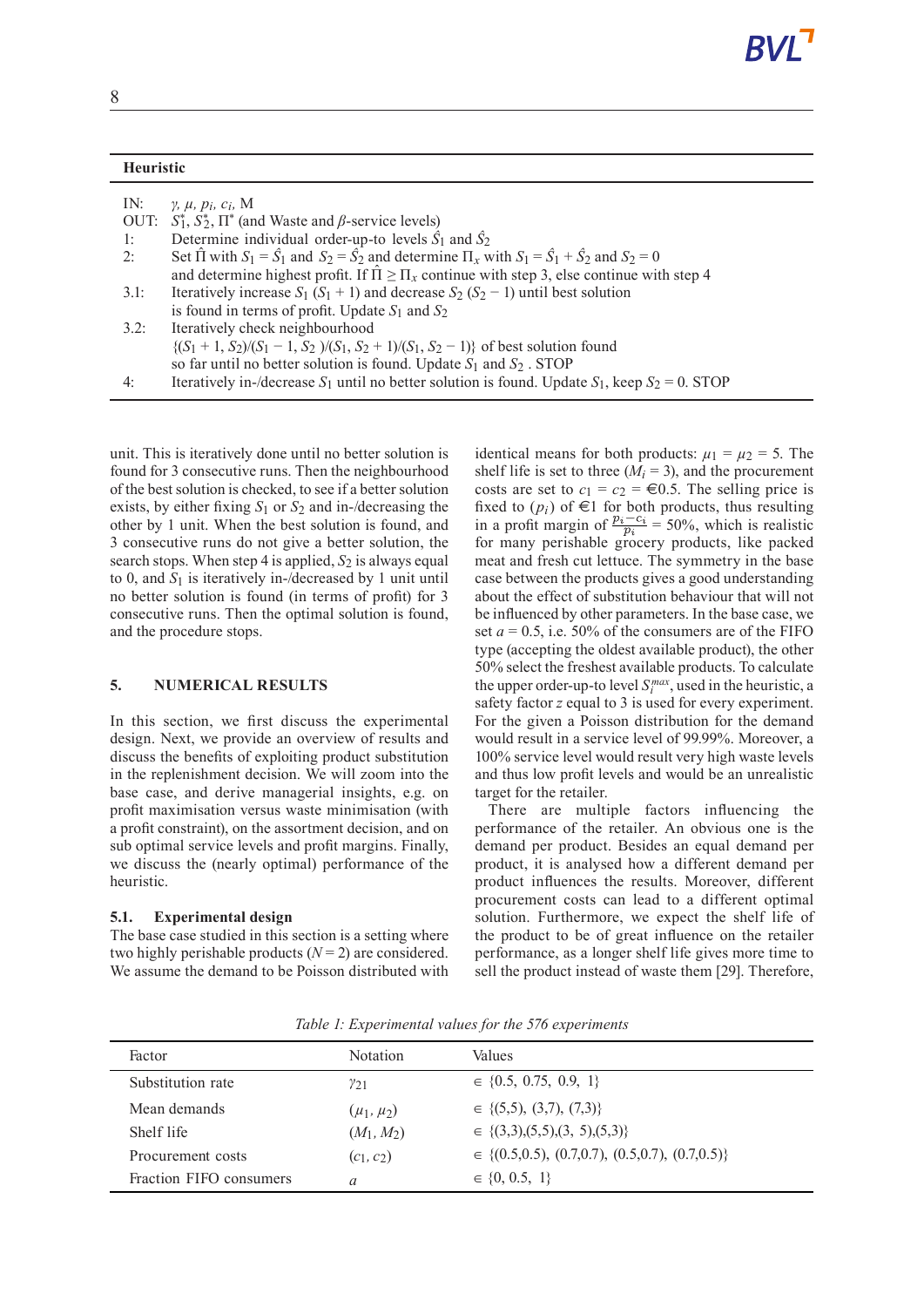the effect of shelf life is analysed, both in terms of an extended shelf life, as in terms of an unequal shelf life for the two products. The complete overview of the experimental factor values induced is given in Table 1. The settings chosen for the experiment resemble realistic values for highly perishable products at the retailer such as lettuce and meat [29, 30].

A full factorial design is used, resulting in 576 experiments. The model is implemented in Matlab2018a. A run length of  $T = 10000$  periods is applied, which including a warming up of *w*=20 periods, to ensure the performance measures are accurately evaluated. All experiments are executed 20 times with different (sampled) demand data sets. To give an impression of the accuracy level achieved: for the base case, the 90% confidence interval of the mean profit per period is  $[€4.321 - €4.328]$ .

### **5.2. Overview: effect of substitution-based ordering**

An overview of the impact of exploiting product substitution in the replenishment decision is given in Table 2. For every factor, the number of experiments is given, the average change in profit and waste is reported when moving from traditional independent ordering with order up to levels *Ŝ* to the new policy that anticipates exploit product substitution (with optimal levels  $S_i^*$ ), as well as the (profit maximising)  $\beta$ -service levels.

The following tendency can be observed using individual order-up-to levels  $\hat{S}_i$  compared to substitution-based order-up-to levels  $S_i^*$ . When many consumers are willing to buy a substitute, it becomes more beneficial to have higher stock levels of the product that serves as substitute (e.g. product 1) and less of the other product (product 2). When basically everyone is accepting a substitute, the largest profit increase will be obtained when only product 1 is in stock compared to keep both product 1 and 2 in stock. Furthermore, waste levels can be reduced drastically. As all consumers accept a substitute, demand for both products can be combined which reduces the relative variation, like is the case with inventory pooling [31]. This facilitates a better determination of the optimal order-up-to levels *S* and leads to an increase in profit and decrease in waste. When less consumers are willing to buy a substitute, the optimal order-up-to levels *S* \* will be lower for *S*<sup>1</sup> and higher for *S*2. Due to consumers that are not willing to buy a substitute, it is necessary to keep both products in stock to maintain the sales. Otherwise, the amount of lost sales will be too high and profit decreases. The waste reduction therefore decreases, as both products must be kept in stock, although substitution-based ordering still improves compared to independent ordering.

The *β*<sub>1</sub>- and *β*<sub>2</sub> -service levels are for every case high and thus most consumers will leave the store with a product. The *β*22-service level shows which fraction of the demand for product 2 is also fulfilled by product 2,

where the *β*<sub>21</sub>-service level indicates which fraction of the demand is fulfilled by product 1. When the level of substitution is high, and thus  $S_2$  is low in many cases, demand for product 2 is fulfilled by product 1, reducing the *β*22-service level. Moreover, the *β*21-service level increases with lower substitution rate *γ*21. Thus, a higher percentage of consumers that want to buy a substitute will find a product in the shelf.

When the demand of the two products is not equal, and the product not serving as a substitute has a higher demand than the substitute, a larger profit increase is obtained when substitution-based ordering is applied. However, a larger waste reduction is obtained when the substitute product has the highest average demand. In absolute figures, waste is lower for products with a longer shelf life. As the optimal order-up-to levels *S* change, a change in the *β*-service level is obtained.

The effect of substitution is more profound when the shelf life of the products is slightly increased. With a maximum shelf life of 5 days, the obtained profit increase is larger compared to a maximum shelf life of 3 days. Moreover, a larger waste reduction is obtained for the case of a longer shelf life. Service levels are also higher for a longer shelf life, as it is less complicated to keep the right number of products in stock. This can also be seen in the results of a different shelf life for both products. When the shelf life of product 1 is lower than of product 2, hardy any profit increase or waste reduction is obtained. As a longer shelf life allows to have a higher quantity in stock, product 2 should be still available. When the shelf life of product 2 is lower than of product 1, there is a large reduction in waste levels possible. The reduction in the *β*22-service level indicates the reduced inventory level of the product.

Interesting results are obtained when the ratio between procurement cost and sales price differs. The best profit increase is found when product 2 is less profitable than the substitute (product 1). In this case, it is beneficial to keep mainly the substitute in stock, as consumers will buy a more profitable product in the end. The high stock level of *S*1 also results in a high  $\beta_1$ -service level. When the substitute product is the least profitable product, it is beneficial to avoid out-ofstock situations of the non-substitute product and thus keep both products in stock. Therefore, the possible profit increase is small. When both products have a similar but high procurement cost, it becomes more expensive to have waste. Therefore, both products will have a reduced optimal order-up-to level *S* and thus a reduction in *β*-service levels is present. Although, anticipating on substitution still results in a profit increase.

With a full FIFO withdrawal, the highest waste reductions can be obtained. As a FIFO consumer withdrawal of the products is the most efficient in terms of waste, which leads to the potential improvements. On the other hand, the profit increases are not very high. With a full LIFO withdrawal, high profit increases can be obtained by the combined replenishment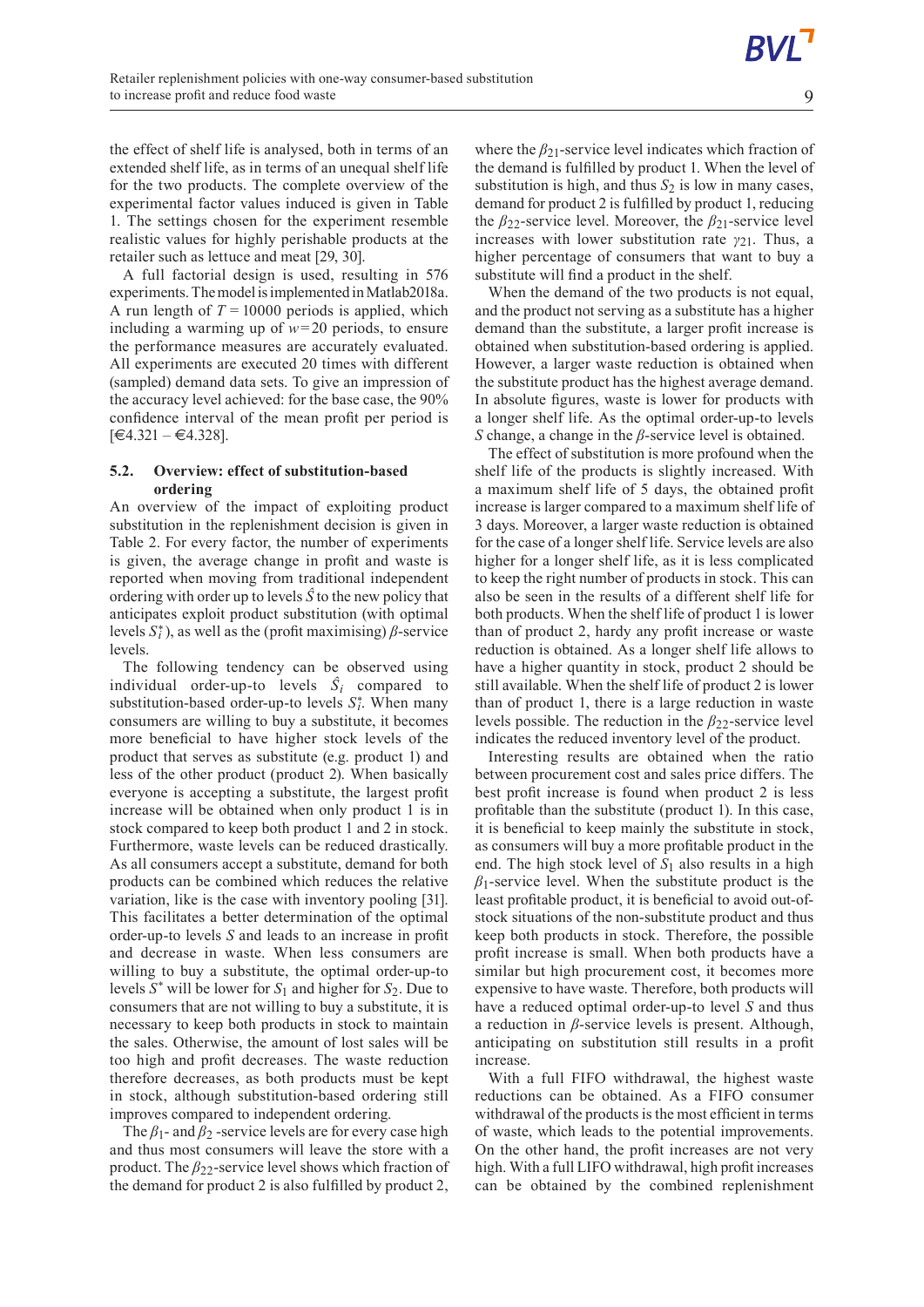| Dataset                      | $\#$ | $\Delta \Pi$ | $\Delta \text{W}$ |           |           | $\beta_{22}$ | $\beta_{21}$ |
|------------------------------|------|--------------|-------------------|-----------|-----------|--------------|--------------|
|                              |      |              |                   | $\beta_1$ | $\beta_2$ |              |              |
| All Experiments              | 576  | 8.89%        | $-35.27%$         | 94.99%    | 89.38%    | 55.55%       | 93.70%       |
| <b>Substitution fraction</b> |      |              |                   |           |           |              |              |
| $\gamma_{21} = 0.5$          | 144  | 4.53%        | $-22.16%$         | 93.56%    | 87.56%    | 76.48%       | 96.83%       |
| $y_{21} = 0.75$              | 144  | 9.33%        | $-37.91%$         | 95.35%    | 89.09%    | 53.02%       | 93.11%       |
| $\gamma_{21} = 0.9$          | 144  | 9.34%        | $-37.91%$         | 95.35%    | 89.09%    | 53.02%       | 93.10%       |
| $\gamma_{21} = 1$            | 144  | 12.37%       | $-43.09%$         | 95.72%    | 91.77%    | 39.71%       | 91.77%       |
| Average demand               |      |              |                   |           |           |              |              |
| $(\mu_1, \mu_2) = (5, 5)$    | 192  | 9.34%        | $-35.52%$         | 95.42%    | 89.77%    | 58.26%       | 94.22%       |
| $(\mu_1, \mu_2) = (3,7)$     | 192  | 10.21%       | $-26.68%$         | 93.24%    | 91.71%    | 67.92%       | 95.57%       |
| $(\mu_1, \mu_2) = (7,3)$     | 192  | 7.13%        | $-43.60%$         | 96.32%    | 86.66%    | 40.49%       | 91.31%       |
| Max. shelf life              |      |              |                   |           |           |              |              |
| $(M_1, M_2) = (3,3)$         | 144  | 7.29%        | $-17.72%$         | 95.41%    | 84.69%    | 46.12%       | 90.62%       |
| $(M_1, M_2) = (3,3)$         | 144  | 7.90%        | $-66.60\%$        | 97.33%    | 88.91%    | 44.33%       | 94.82%       |
| $(M_1, M_2) = (3,3)$         | 144  | 4.13%        | $-2.42%$          | 90.55%    | 90.96%    | 71.69%       | 93.60%       |
| $(M_1, M_2) = (3,3)$         | 144  | 16.25%       | $-54.33%$         | 96.69%    | 92.95%    | 60.08%       | 95.77%       |
| Price                        |      |              |                   |           |           |              |              |
| $(p_1, p_2) = (0.5, 0.5)$    | 144  | 5.67%        | $-40.36%$         | 96.08%    | 93.11%    | 65.16%       | 95.45%       |
| $(p_1, p_2) = (0.7, 0.5)$    | 144  | 3.21%        | $-25.32%$         | 91.39%    | 93.87%    | 84.19%       | 95.48%       |
| $(p_1, p_2) = (0.5, 0.7)$    | 144  | 20.74%       | $-45.55%$         | 98.47%    | 82.58%    | 19.67%       | 92.20%       |
| $(p_1, p_2) = (0.7, 0.7)$    | 144  | 5.94%        | $-29.84%$         | 94.03%    | 87.95%    | 53.20%       | 91.68%       |
| <b>FIFO/LIFO</b>             |      |              |                   |           |           |              |              |
| $a=0$                        | 192  | 15.75%       | $-33.80%$         | 91.04%    | 82.66%    | 60.10%       | 86.79%       |
| $a=1$                        | 192  | 4.81%        | $-40.25%$         | 97.24%    | 94.41%    | 57.77%       | 98.07%       |
| $a = 0.5$                    | 192  | 6.11%        | $-31.75%$         | 96.71%    | 91.06%    | 48.79%       | 96.24%       |

*Table 2: Average results of all experiments and datasets listed per experimental factor. Number of experiments per dataset* (#), *relative change in profit*  $(\Delta \Pi = \frac{\Pi^* - \hat{\Pi}}{\hat{\Pi}})$  *and* waste $(\Delta W = \frac{W^* - \hat{W}}{\hat{W}})$ *and β-service levels for the optimal order-up-to levels S* \* *.*

strategy. The mixture of a 50% FIFO and a 50% LIFO withdrawal shows results most similar to the full FIFO withdrawal.

### **5.3. Trade-off between service levels and profit or waste**

In retail, it might be interesting to set target service levels for the products, to satisfy consumers as much as possible. In the previous sections, we showed that, due to substitution effects, it could be more attractive to have only the product serving as substitute in stock instead of both products. A decision to also keep product 2 in stock implies a trade-off between profit and service level, and between waste and the service level. Figure 1 depicts this trade-off for the base case by showing the performance for different values of  $S_2$  $\in \{0, ..., 22\}$  (while keeping  $S_1$  to its optimal value). When the service level of product 2  $(\beta_{22})$  becomes higher, the maximum daily profit reduces. There may be strategic reasons (e.g. service level or market share consideration) to require a minimum service level *β*22. The curve shows the profit loss of setting a sub-optimal service level, and consequently it may help to derive the price of a certain service level as well as the profit margin associated with a certain service level optimal.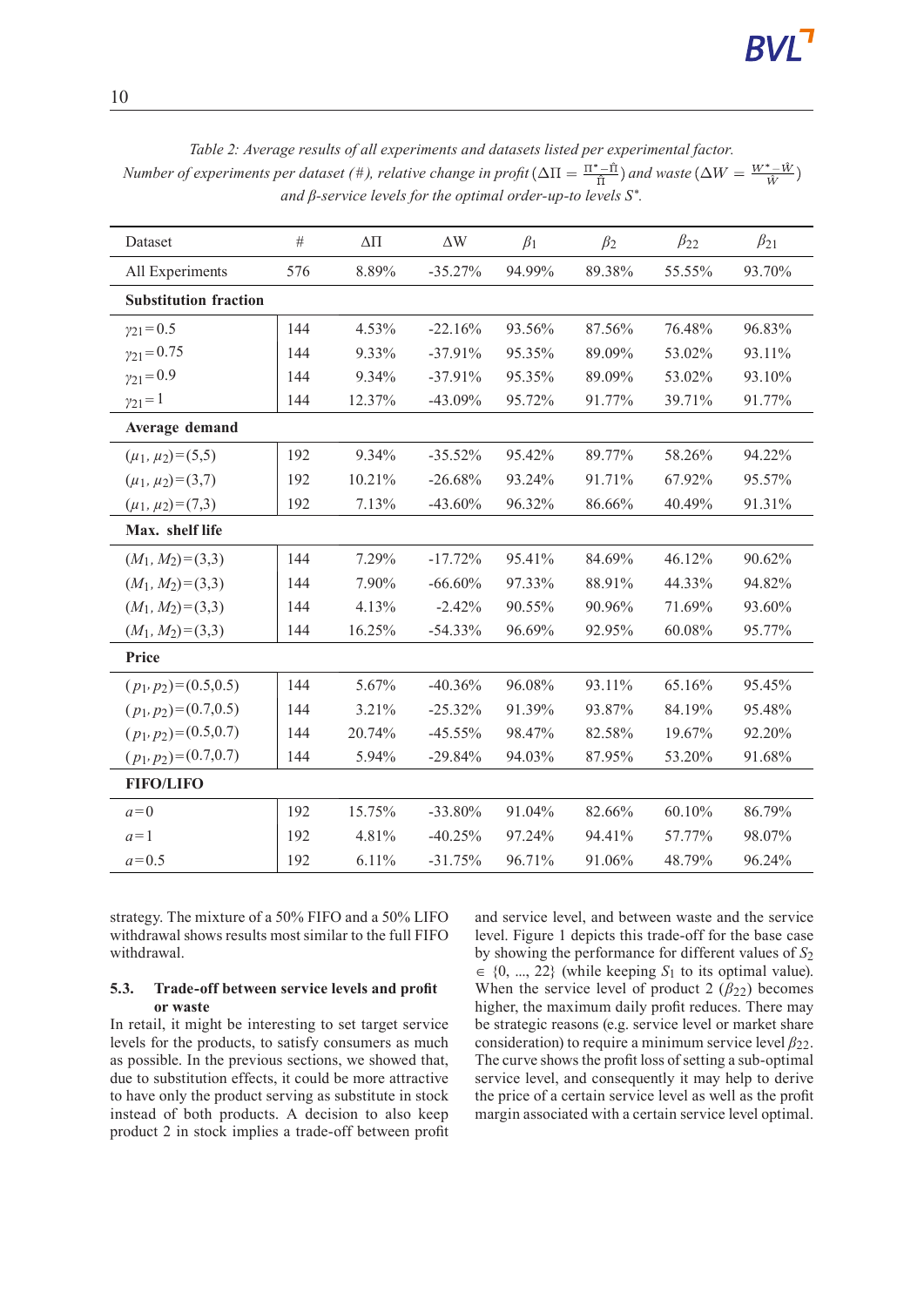

Figure 1: Total profit in  $\epsilon(x)$  and Waste in % ( $\circ$ ) vs. service levels  $\beta_{22}$  for  $S_2 \in \{0, ..., 22\}$ *with full substitution (γ21=1)*

Obviously, product waste minimisation and service levels maximisation are contradicting performance indicators: setting a high service levels commonly implies high product waste. Figure 1 illustrates the conflicting character of service level and profit objectives. On the one hand, the retailer might want to serve the customers always with the product consumers demand, where on the other hand they aim for high profit levels and/or low waste levels. Figure 1 shows that in case of full substitution, high profit levels and low waste levels are obtained when the service level of product 2  $(\beta_{22})$  is not too high. Although, when a retailer is willing to compromise slightly on the service level (e.g.  $\beta_{22} = 80\%$ ), decent profits can be made together with low waste levels.

#### **5.4. Maximising profit and minimising waste for the Base Case**

In section 5.2, the focus of optimisation was on profit maximisation. Although a waste reduction was obtained for every experiment, larger waste reductions might be possible with different order-up-to levels *S*. In this section, we therefore analyse the Base Case both

on profit maximisation and on waste minimisation. When the focus of the optimisation is on waste minimisation, a profit constraint is added, to ensure profit does not decrease compared to the profit values of the individual ordering settings. Moreover, the more detailed results also give extra insight into the tradeoff between service-levels and profit or waste. The experimental settings of the Base Case are as follows, the average demand  $\mu_1 = \mu_2 = 5$ , the procurement costs  $p_1 = p_2 = \text{\textsterling}0.5$  and the maximum shelf life  $M_i = 3$  for both products. Consumer withdrawal is considered a mixture between 50% FIFO and 50% LIFO.

Table 3 shows the optimal order-up-to levels  $S^*$ , the obtained profit and resulting waste (in percentages of total ordered quantity) and the various *β*-service levels are shown for the varying substitution behaviour*γ*21. In these results the order-up-to levels  $S^*$  for substitutionbased ordering. Furthermore, the in-/decrease in profit and waste is given. The differences are calculated by comparing order-up-to levels  $S_i^*$  (step 3 of the optimisation procedure) and individual order-up-to levels  $\hat{S}_1$  (step 2 of the optimisation procedure).

Table 3: S†, S $_2^*$ , Profit ( $\Pi$ ), Waste (W),  $\beta$ -service levels and relative change in profit ( $\Delta\Pi = \frac{\Pi^* - \Pi}{\hat{\Pi}}$ ) and *waste*  $(\Delta W = \frac{W^* - \hat{W}}{\hat{W}})$  *compared to sub-optimal replenishment (Ŝ)* when *maximising profit.*  $\hat{S}_1 = \hat{S}_2 = 12$ 

| $y_{21}$     |    | $S^*$ | $\Pi$ $\Delta \Pi$ $W$ $\Delta W$ |                                                      | $\mathcal{B}_1$ | $B_2$ | $\beta$ ?                                                     | $\beta_{21}$ |
|--------------|----|-------|-----------------------------------|------------------------------------------------------|-----------------|-------|---------------------------------------------------------------|--------------|
| $0.5$   13   |    |       |                                   |                                                      |                 |       | 10 $\in$ 4.33 1.29% 7.11% -19.73% 95.40% 91.69% 84.58% 97.52% |              |
| 0.75         |    |       |                                   |                                                      |                 |       | 7 $\in$ 4.44 3.04% 5.39% -37.98% 97.46% 90.13% 64.94% 91.91%  |              |
| $09 \mid 15$ |    |       |                                   |                                                      |                 |       | 7 $\in$ 4.44 3.04% 5.39% -37.98% 97.46% 90.13% 64.94% 91.91%  |              |
|              | 22 |       |                                   | 0 $\in$ 4.53 5.28% 4.68% -46.16% 99.84% 90.26% 0.00% |                 |       |                                                               | $90.26\%$    |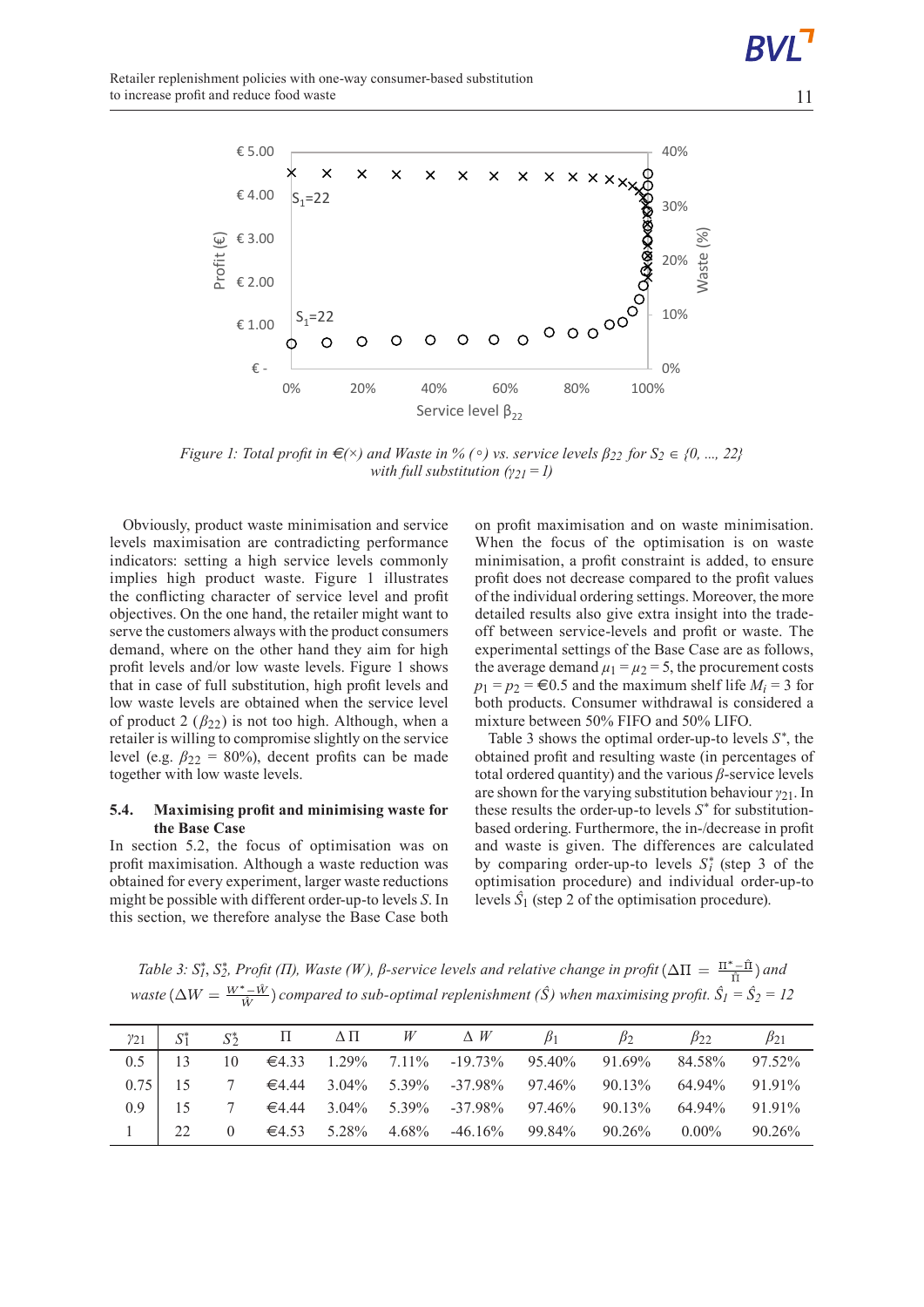| Table 4: $S_1^*$ , $S_2^*$ , Profit ( $\Pi$ ), Waste (W), $\beta$ -service levels and relative change                                                            |
|------------------------------------------------------------------------------------------------------------------------------------------------------------------|
| in profit $(\Delta \Pi = \frac{\Pi^* - \hat{\Pi}}{\hat{\Pi}})$ and waste $(\Delta W = \frac{W^* - \hat{W}}{\hat{W}})$ compared to sub-optimal replenishment (S). |
| Highest possible waste reduction without profit loss. $\hat{S}_1 = \hat{S}_2 = 12$                                                                               |

| $y_{21}$ | $S^*$ | $S^*$          | $\Pi$ $\Delta \Pi$ $W$ $\Delta W$ |  |                                                                                                   | B <sub>1</sub> | $\beta$ | $\beta_{22}$ | $\beta_{21}$ |
|----------|-------|----------------|-----------------------------------|--|---------------------------------------------------------------------------------------------------|----------------|---------|--------------|--------------|
| 0.5      |       |                |                                   |  | 9 $\in$ 4.21 1.12% 3.55% -59.89% 88.58% 85.76% 78.95%                                             |                |         |              | 94.04%       |
| 0.75     | - 19  |                |                                   |  | $1 \in \{4.32 \quad 0.39\% \quad 2.82\% \quad -67.55\% \quad 99.42\% \quad 78.15\% \quad 89.34\%$ |                |         |              | $9.90\%$     |
| 09       | -19   |                |                                   |  | $1 \in \{4.32 \quad 0.39\% \quad 2.82\% \quad -67.55\% \quad 99.42\% \quad 78.15\% \quad 89.34\%$ |                |         |              | $9.90\%$     |
|          | 19    | $\overline{0}$ |                                   |  | $\epsilon$ 4.32 0.39% 1.49% -82.81% 99.16% 75.71% 75.71%                                          |                |         |              | $0.00\%$     |

The results clearly have the same trend as shown in Table 2, when the willingness of consumers to substitute (*γ*) increases, larger profit improvements are obtained. When all consumers are willing to substitute, it is the most profitable to have only product 1 in stock and divert all customers towards product 1. This results in a high  $\beta_1$ - and  $\beta_2$ -service level, however the  $\beta_{22}$ service level is 0.00%, as product 2 is not available. At lower substitution rates *γ*, it becomes more beneficial to also have product 2 in stock. This increases the *β*22 service level but also increases the waste and lower the profit increase.

Table 4 shows the optimal order-up-to levels *S* when waste is minimised, without decreasing the profit levels obtained with *Ŝ*. The combined orderup-to levels *S* \* are lower for waste minimisation than for profit maximisation. This reduces the number of products that are sold; thus, the obtained profit is lower. Although the profit is reduced, profit levels for waste minimisation are still higher than the profit levels obtained at individual ordering. Moreover, the reduction of products in stock also reduces the number of products turning into waste at the end of their shelf life. Waste levels become significantly lower (e.g. 5.1% versus 1.8% for  $\gamma_{21} = 1$ ). Furthermore, the reduction in optimal order-up-to levels also decreases the service levels.

## **5.5. Performance of the heuristic**

The developed heuristic is used for all 576 experiments listed in Section 5. In all cases, it led to the optimal solution found by full enumeration for both order-up-to levels *S*. At the second step of the procedure, a decision is made whether to continue with step 3 or step 4. In 75% of the cases,  $\overline{\Pi}_1 \geq \overline{\Pi}_2$  holds and thus step 3 is used. For all other cases (25%) the heuristic continues at step 4.

Table 5 shows that most improvement is obtained in the execution of the fourth step. As found in Table 2, it is sometimes optimal to have only product 1 in stock. This occurs mostly when substitution rates are high. Thus, the optimal solution will be found by step 4 in the heuristic. In the case where substitution rates are lower, the optimal solution for  $S_1^*$  and  $S_2^*$  will be much

*Table 5: Performance of heuristic. Per step the average number of runs needed and the number of experiments using this step, the relative change in*  $\text{profit}(\Delta \Pi = \frac{\Pi^* - \Pi}{\hat{\pi}})$  *(in %).* 

| Step | # runs | ΔΠ        | $#$ experiments |
|------|--------|-----------|-----------------|
| 1    | 62     |           | 576             |
| 2    | 2      |           | 576             |
| 3.1  | 4.01   | $+1.57\%$ | 432             |
| 3.2  | 19.17  | $+5.76%$  | 432             |
| 4    | 7.30   | $+12.98%$ | 144             |
| A11  | 98.48  | $+6.77\%$ | 576             |

closer to  $\hat{S}_1$  and  $\hat{S}_2$  and therefore the best solution will be found by step 3 of the heuristic. As the optimal solution is close to  $\hat{S}_1$  and  $\hat{S}_2$ , the profit increase obtained is also lower.

The advantage of using the heuristic versus the full enumeration is the saving in number of simulation runs. When full enumeration is used to obtain the optimal order-up-to levels  $S_i^*$ , the simulation model is ran for 1023 times. First  $31 + 31 = 62$  times to determine  $\hat{S}_1$ and  $\hat{S}_2$ , followed by  $31 \times 31 = 961$  times to determine the optimal order-up-to levels  $S_i^*$ . The number of runs needed by the heuristic to find the optimal solution is significantly lower, as shown in Table 5. In step 1 and 2 of the heuristic, still 64 runs are needed, but the number of runs needed to obtain optimal order-up-to levels  $S_i^*$ , in step 3 or 4 is reduced significantly. On average a 90.8% saving in the number of simulation runs is obtained. As a single simulation run (for one  $S_1/S_2$ ) combination) takes approximately 5.3 seconds, taking into account that 1023 simulation runs are needed and the all runs are executed with 20 different (sampled) demand data sets, the full enumeration takes many hours to find the optimal solution. As the heuristic is 10 times faster than the full enumeration, a significant reduction in run time is achieved. Further reduction in run time can be achieved by applying a dynamic run length and number of runs, which is beyond the scope of this paper.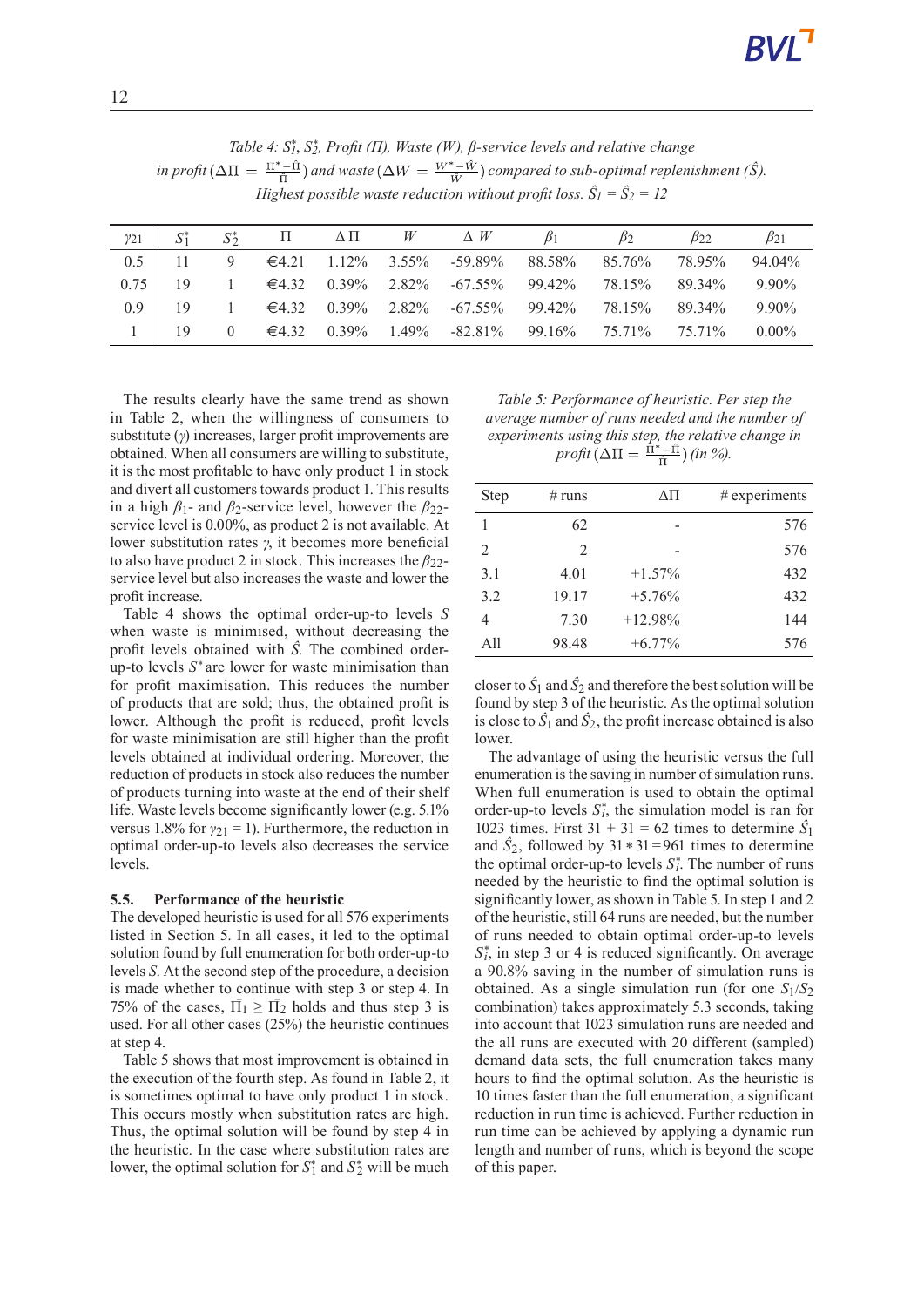## **6. CONCLUSION AND DISCUSSION**

In this paper we describe a new method to determine replenishment levels for multiple products simultaneously, where one of the products is a substitute to the others. The method acknowledges the willingness of consumers to buy a substitute product in case of a stock-out. With this strategy, food waste levels for highly perishable products can be reduced. Replenishment decisions for multi-product inventory systems of perishables have not received a lot of attention in literature. Especially the effect of product substitution on these decisions is hardly explored. The problem is practically relevant as there is a strong pressure to reduce food waste, while many retailers struggle in determining the best trade-off between profit, service levels, product waste, and maintaining or even expanding their market share.

The numerical results show one may increase the profit and reduce product waste by exploiting substitution effects when optimising simultaneously the order-up-to levels *S*. When the willingness of consumers to substitute is high, it can be beneficial to offer a low product available, i.e. a low service level, for some product, or even to delist it from the assortment. Such a decision depends not only on the willingness to substitute, but also on the (difference in) profit margin, the demand volume, and the shelf life of the multiple products. Though the focus is on profit maximisation, the method is also applied to waste minimisation with a profit constraint to ensure the average profit will not go down. To best of our knowledge no study shows a similar analysis. Furthermore, the method can also be applied to investigate the impact of a service level constraint or a waste constraint on profit and other performance indicators. The trade-off depicted in Figure 1 clearly shows the effect of a high service level on the other parameters.

The results of this study have some similarities with results found in research on lateral transshipments and inventory pooling. With inventory pooling, inventory is shared among different retailers or suppliers [32]. It has proven to reduce the safety inventory, and therefore is often applied in the field of spare part inventory management to reduce backordering and holding costs [31, 32]. In the context of perishable products, a reduction of the safety stock will reduce product waste. However, a main difference between with inventory pooling, is our focus on multiple products and stockout-based substitution by consumers [33]. Inventory pooling models usually deal with a single product available at different location models and often exclude product perishability.

#### **6.1. Managerial insights**

The main managerial impact is the quantitative support in determining the service levels that maximise profits, and to determine the price of offering a product at a lower or higher service level. As such the method and its results support making assortment decisions, as well as pricing decisions (i.e. it provides insights in what the profit margin should be to maximise profit when a desired service level should be met). Similarly, the study shows the profit loss if one aims at a waste level lower than optimal. Additional managerial insights are derived by changing the shelf life, profit margins and demand levels of the products, and by changing consumers willingness to substitute as well as their preference for fresher over older products (FIFO/ LIFO). The benefits of combining the products in the replenishment decisions become larger when the shelf life of the products is increased, or when the two products have a different shelf life. However, the benefits are expected to reduce again when the shelf life is increased even more. With a very long shelf life, demand forecasting becomes easier and thus more accurate which will result in higher service levels and lower waste levels without the need of considering the substitution between products. Moreover, when the profit margin of the products differs, anticipating substitution becomes interesting when consumers are willing to substitute towards the product with a higher profit margin. This result is intuitively clear and obviously the impact depends on the degree to which consumers are willing to substitute (when their willingness to substitute is very low the impact is marginal). Consumers in a supermarket will have different purchasing behaviours (i.e. FIFO or LIFO purchase). For all combinations of LIFO and FIFO purchasing behaviour analysed in this paper, the incorporation of the substitution behaviour of consumers shows to influence the retailer performance. In the model, we have assumed a fraction of the excess demand for product 2, is met by product 1, but only after the primary demand for product 1 is met. Hence, we have assumed that substitution does not affect product availability of product 1 to customers with a primary demand for product 1. This assumption is valid as it does not affect the profit and waste levels. It does imply however that the service level  $\beta_{21}$  is underestimated.

#### **6.2. Further research**

In this research, we presented results for a twoproduct case, which is common in studies on stockout based substitution of perishable products. The heuristic is fast and accurate and exploits the structure of the substitution matrix. For all 576 experiments in this study, it does find the optimal replenishment parameters. The heuristic reveals great improvements in terms of numerical efficiency compared to complete enumeration. The set-up of the heuristic facilitates a fast and accurate optimisation. The extension towards two-way substitution is beyond our study and would require a different solution approach. Netessine and Rudi [25] already shows that the inclusion of two-way substitution does not guarantee the profit function to be unimodal in every case. In our study, the profit function shows a clear optimum, due to the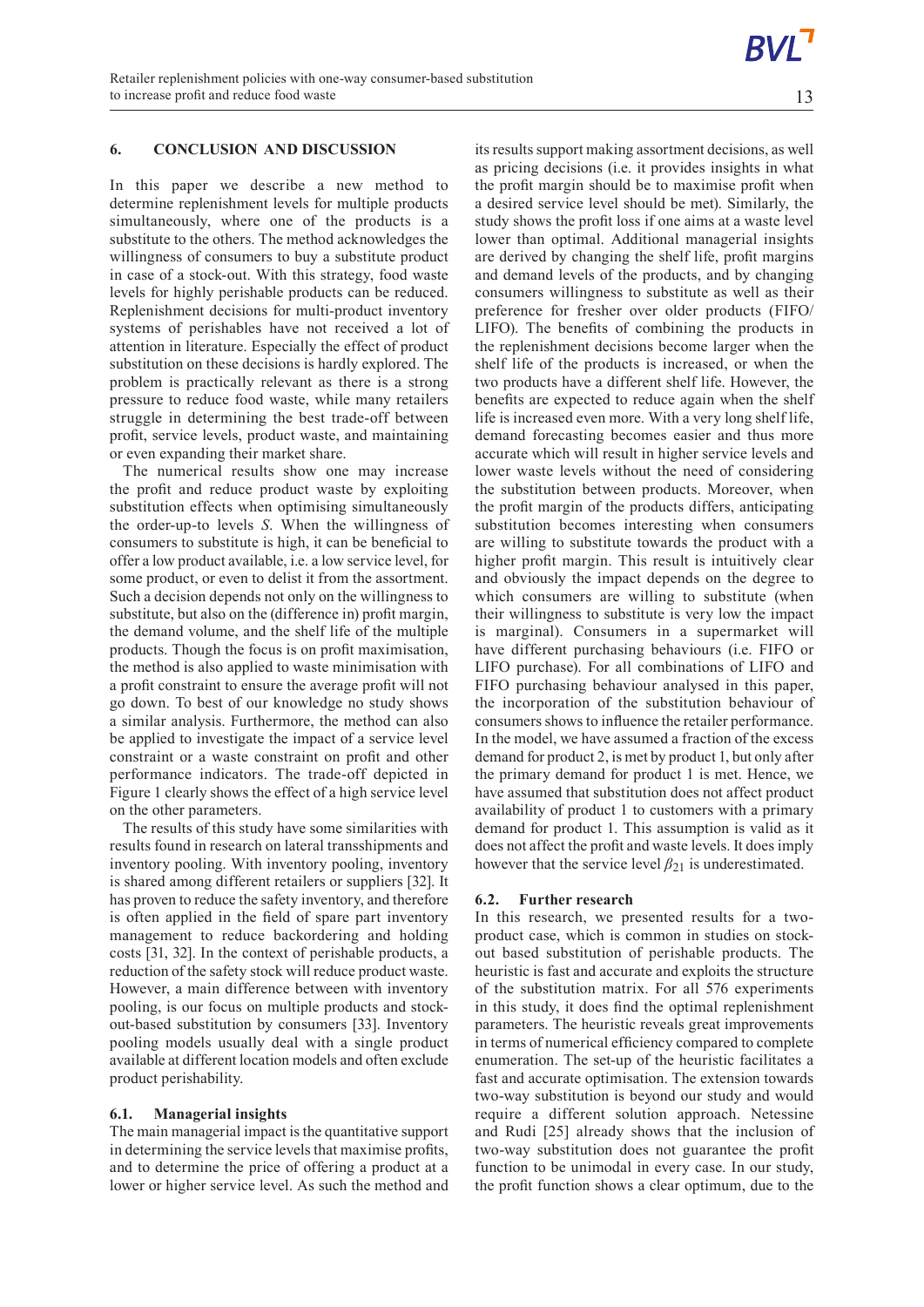one-way substitution. The heuristic can be extended and applied to more products by extending the search neighbourhood to multiple dimensions. In future research one may investigate such an extension. The current design of the heuristic exploits the structure in the substitution matrix (one-way substitution in this case). For other designs, the running time may increase (more than linearly) in the number of products *N*. Besides the extension towards multiple products or different substitution matrices further research could be directed to assortment optimisation the inclusion of other environmental criteria, such as emissions next to product waste, to provide a more holistic view in terms of sustainability.

### **ACKNOWLEDGEMENTS**

This research is partly funded by the REFRESH project, as part of the Horizon 2020 Framework Programme of the European Union under Grant Agreement no. 641933. The content of this document is the sole responsibility of REFRESH and can in no way be taken to reflect the views of the European Union. This paper has also been supported by The Spanish Ministry (RTI2018-095993-B-100), in part financed by the European Regional Development Fund (ERDF).

### **REFERENCES**

- 1. Papargyropoulou, E., Lozano, R., K. Steinberger, J., Wright, N., Ujang, Z.B.. The food waste hierarchy as a framework for the management of food surplus and food waste. *Journal of Cleaner Production* 2014;76:106–115. doi:10.1016/j. jclepro.2014.04.020.
- 2. Gruen, T.W., Corsten, D.S., Bharadwaj, S.. Retail out-of-stocks: a worldwide examination of extent, causes and consumer responses. Tech. Rep.; Grocery Manufacturers of America; Washington DC; 2002. URL: http://itsoutofstock.com/wpcontent/uploads/2013/04/GMA 2002 -Worldwide OOS Study.pdf.
- 3. Van Woensel, T., Van Donselaar, K., Broekmeulen, R., Fransoo, J.. Consumer responses to shelf out-of-stocks of perishable products. *International Journal of Physical Distribution&Logistics Management* 2007;37(9). doi:10.1108/09600030710840822.
- 4. Gao, H., Wang, D., Santibanez Gonzalez, E.D.R., Ju, Y.. Optimal stocking strategies for inventory mechanism with a stochastic short-term price discount and partial backordering. *International Journal of Production Research* 2019;:1– 30doi:10.1080/00207543.2019.1567949.
- 5. Chew, E.P., Lee, C., Liu, R., Hong, K.s., Zhang, A.. Optimal dynamic pricing and ordering decisions for perishable products. *International*

*Journal of Production Economics* 2014;157:39– 48. doi:10.1016/j.ijpe.2013.12.022.

- 6. Chen, X., Feng, Y., Keblis, M.F., Xu, J.. Optimal inventory policy for two substitutable products with customer service ob jectives. *European Journal of Operational Research* 2015;246(1):76– 85. doi:10.1016/j.ejor.2015.04.033.
- 7. Hübner, A., Kuhn, H., Kühn, S.. An efficient algorithm for capacitated assortment planning withstochasticdemandandsubstitution.*European Journal of OperationalResearch* 2016;250(2):505– 520. doi:10.1016/j.ejor.2015.11.007.
- 8. Sachs, A.L.. Data-driven order policies with censored demand and substitution in retailing. *Lecture Notes in Economics and Mathematical Systems* 2015;680:57–78. doi:10.1007/978-3-319- 13305-8˙5.
- 9. Janssen, L., Claus, T., Sauer, J.. Literature review of deteriorating inventory models by key topics from 2012 to 2015. *International Journal of Production Economics* 2016;182:86–112. doi:10.1016/j.ijpe.2016.08.019.
- 10. Shin, H., Park, S., Lee, E., Benton, W.. A classification of the literature on the planning of substitutable products. *European Journal of Operational Research* 2015;246(3):686–699. doi:10.1016/J.EJOR.2015.04.013.
- 11. Deniz, B., Karaesmen, I., Scheller-Wolf, A.. Managing Perishables with Substitution: Inventory Issuance and Replenishment Heuristics. *Manufacturing & Service Operations Management* 2010;12(2):319–329. doi:10.1287/ msom.1090.0276.
- 12. Sainathan, A.. Pricing and replenishment of competing perishable product variants under dynamic demand substitution. *Production and Operations Management* 2013;22(5):1157–1181. doi:10.1111/poms.12004.
- 13. Hendrix, E.M.T., Ortega, G., Haijema, R., Buisman, M.E., Garca, I.. On computing optimal policies in perishable inventory control using value iteration. *Computational and Mathematical Methods* 2019;1(4):e1027. doi:10.1002/cmm4.1027; e1027 cmm4.1027.
- 14. Haijema, R., Minner, S.. Improved ordering of perishables: The value of stock-age information. *International Journal of Production Economics* 2019;209:316–324.
- 15. Haijema, R.. Optimal issuing of perishables with a short fixed shelf life. In: *International Conference on Computational Logistics.* Springer; 2011:160– 169.
- 16. Haijema, R., van der Wal, J., van Dijk, N.M.. Blood Platelet Production: a multi-type perishable inventory problem. Springer, Berlin, Heidelberg; 2005:84–92. URL: http://link.springer. com/10.1007/3-540-27679-3 11. doi:10.1007/3- 540-27679-3˙11.